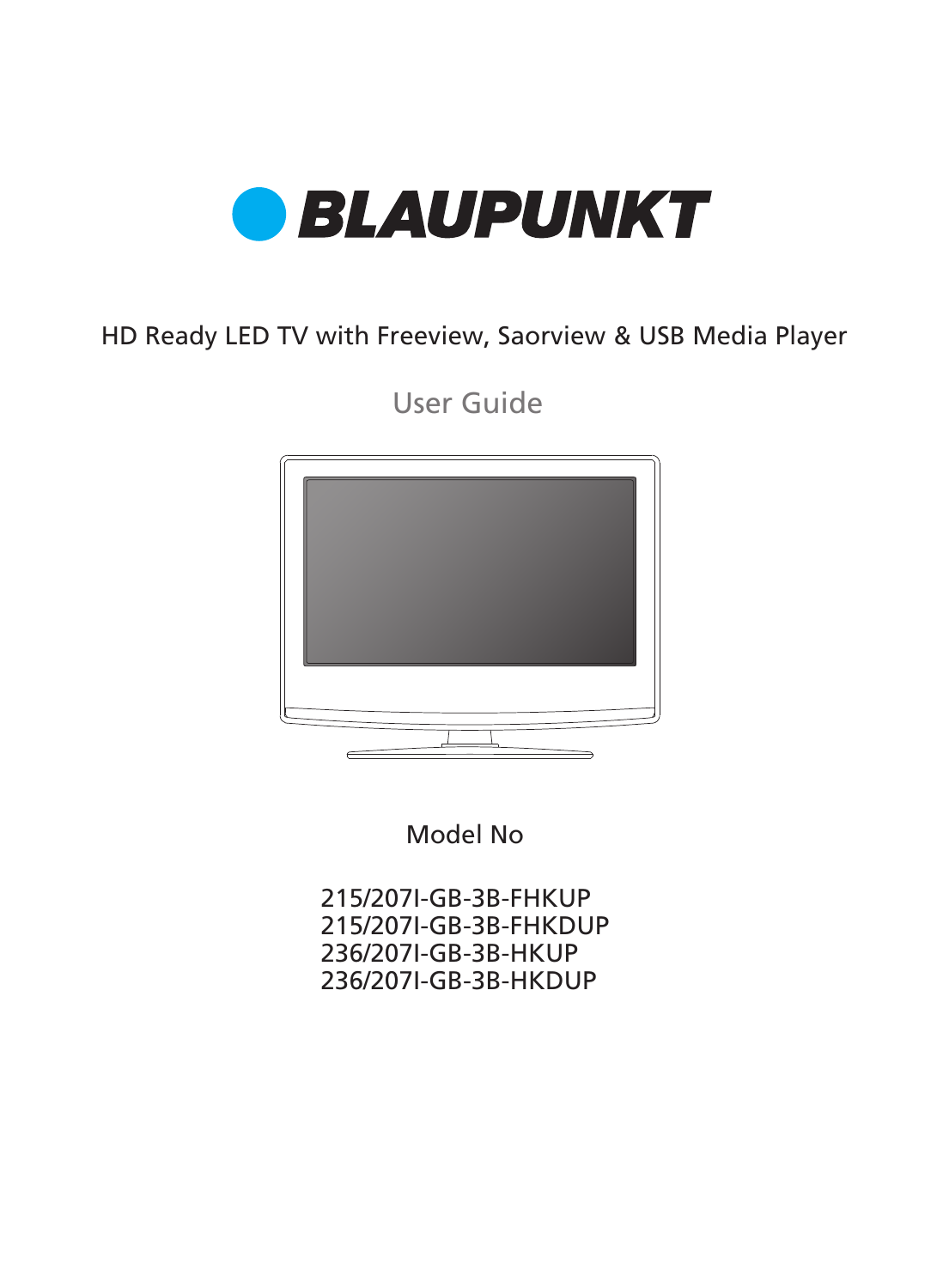# **IMPORTANT SAFETY INSTRUCTIONS**



Please read these instructions. All the safety and operating instructions should be read before the appliance is operated.

### Warnings

- To reduce the risk of fire, electric shock or damage to the television, do not expose it to dust, rain or moisture. Never expose this apparatus to dripping or splashing and do not place objects filled with liquids such as vases, on or near the apparatus.
- Do not place the television in a confined space. Ensure that nothing can obstruct the ventilation openings at the rear of the television.

To prevent spread of fire, keep candles or other open flames away from this product at all times



• Dispose of this television and any components including batteries in an environmentally friendly manner. If in doubt, please contact your local authority for details of recycling.

### Safety

- For your safety, this appliance is fitted with a fused moulded 3 pin mains plug. Should the fuse need to be replaced, ensure that any replacement is of the same amperage and approved with the BSI mark.
- Never try and replace the mains plug unless you have adequate qualifications and are legally authorised to do so. In the event that a replacement Mains cable is required, contact the manufacturer for a suitable replacement.
- Never use the television if it is damaged in any way.
- Always place the television on a flat level surface avoiding anywhere which may be subject to strong vibration.
- Ensure the television is not placed on top of the power cable as the weight of the television may damage the cable and cause a safety hazard.
- Never place mobile phones, speakers or any other device which may cause magnetic or radio interference, near the television. If interference is apparent, move the device causing the interference away from the television.
- To disconnect the apparatus from the mains, please use the mains plug located on the underside/rear of the TV. The mains plug shall remain readily operable.
- When installing on a wall, ensure the TV is at least 5cm from the wall for ventilation.
- Ensure that the power switch on the unit and the mains plug are always easily accessible.

WARNING: Excessive noise when using earphones and headphones can cause loss of hearing.

### Maintenance

- To clean this unit, wipe with a soft, dry cloth. If the surfaces are extremely dirty, use a soft cloth dipped in a soap and water solution or a weak detergent solution.
- Never use alcohol, paint thinner or benzene to clean this unit.
- Before using a chemically treated cloth, read the instructions that came with the cloth carefully.

**CAUTION:** If water or other liquid enters the television through the display panel surface, a malfunction may occur.



### Packaging

- The safest way to transport your item is in the original box/packaging - please save your packaging for this.
- You will need original box/packaging in the event of warranty/service repair or support. We are unable to carry out warranty/service if you are unable to package the item correctly.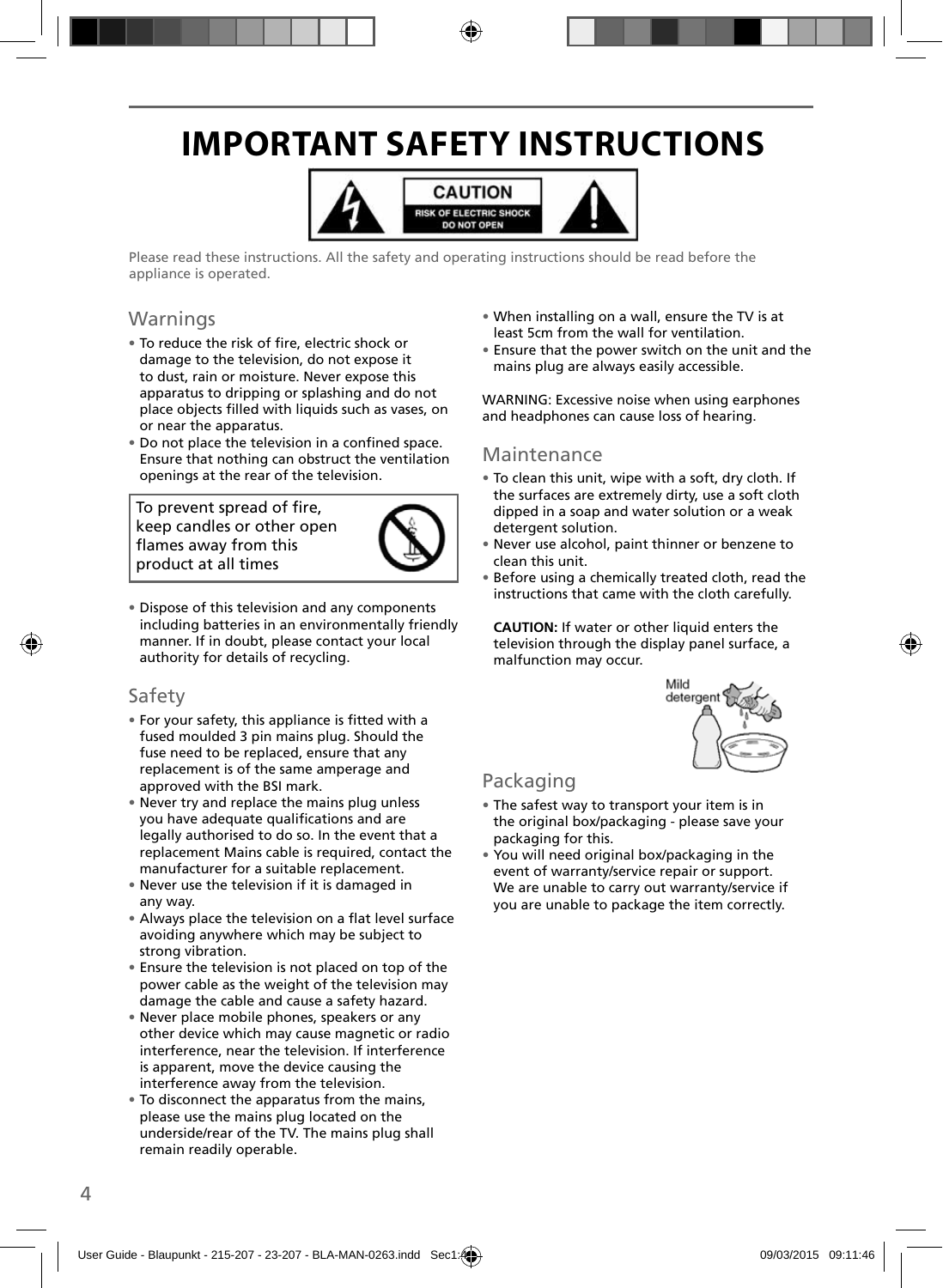# **IMPORTANT SAFETY INSTRUCTIONS**



Please read these instructions. All the safety and operating instructions should be read before the appliance is operated.

Important Information Regarding Use of Video Games, Computers, Captions or Other Fixed Image Displays

The extended use of fixed image program material can cause a permanent "shadow image" on the LCD/LED panel.

This background image is viewable on normal programs in the form of a stationary fixed image. This type of irreversible LCD/LED panel deterioration can be limited by observing the following steps:

- 1. Reduce the brightness/contrast setting to a minimum viewing level.
- 2. Do not display the fixed image for extended periods of time.
- 3. Turn the power off when not in actual use.

Examples of images that you need to watch out for are as follows (this is not an exhaustive list):

- TV Channel Logos: e.g. Shopping channel logos and pricing displays-especially if they are bright and stationary. Moving or low-contrast graphics are less likely to cause ageing of the screen.
- Time Displays
- Teletext: Do not view a stationary page for a long period of time
- TV/DVD Menus: e.g. Listings of DVD disc content
- Pause Mode: Do not leave the TV in pause mode for long periods of time, e.g. When watching DVDs or videos.

**Important** - Once 'shadow image/screen burn' occurs, it will never disappear and is not repairable under warranty.

### How do I dispose of this product?

UK: Waste electrical products should not be disposed of with household waste. Separate disposal facilities exist. For your nearest facilities, please see www.recycle-more.co.uk or in store for details.

ROI: Waste electrical products should not be disposed of with household waste. Separate disposal facilities exist. Check with your Local Authority or retailer for recycling advice.

#### **Batteries**

- Do not expose batteries to high temperatures, excessive heat, prolonged sunshine or fire as this may cause leakage, explosion or ignition.
- Observe the correct polarity when inserting batteries.
- Do not use different types of batteries together or mix old and new batteries.
- Dispose of batteries in an environmentally friendly way.
- Certain regions may regulate the disposal of batteries. Please consult your local authority.





### **TV Models with built in DVD players**



CLASS 1

This caution label is located on the rear panel of the unit

THIS UNIT IS A CLASS 1 LASER PRODUCT. THIS UNIT USES A VISIBLE LASER BEAM WHICH COULD CAUSE HAZARDOUS RADIATION EXPOSURE IF DIRECTED. BE SURE TO OPERATE THE PLAYER CORRECTLY AS INSTRUCTED. WHEN THIS UNIT IS PLUGGED INTO THE WALL OUTLET, DO NOT PLACE YOUR EYES CLOSE TO THE OPENINGS TO LOOK INTO THE INSIDE OF THIS UNIT. USE OF CONTROLS OR ADJUSTMENTS OR PERFORMANCE OF PROCEDURES OTHER THAN THOSE SPECIFIED HEREIN MAY RESULT IN HAZARDOUS RADIATION EXPOSURE. DO NOT OPEN COVERS AND DO NOT REPAIR YOURSELF. REFER SERVICING TO QUALIFIED PERSONNEL.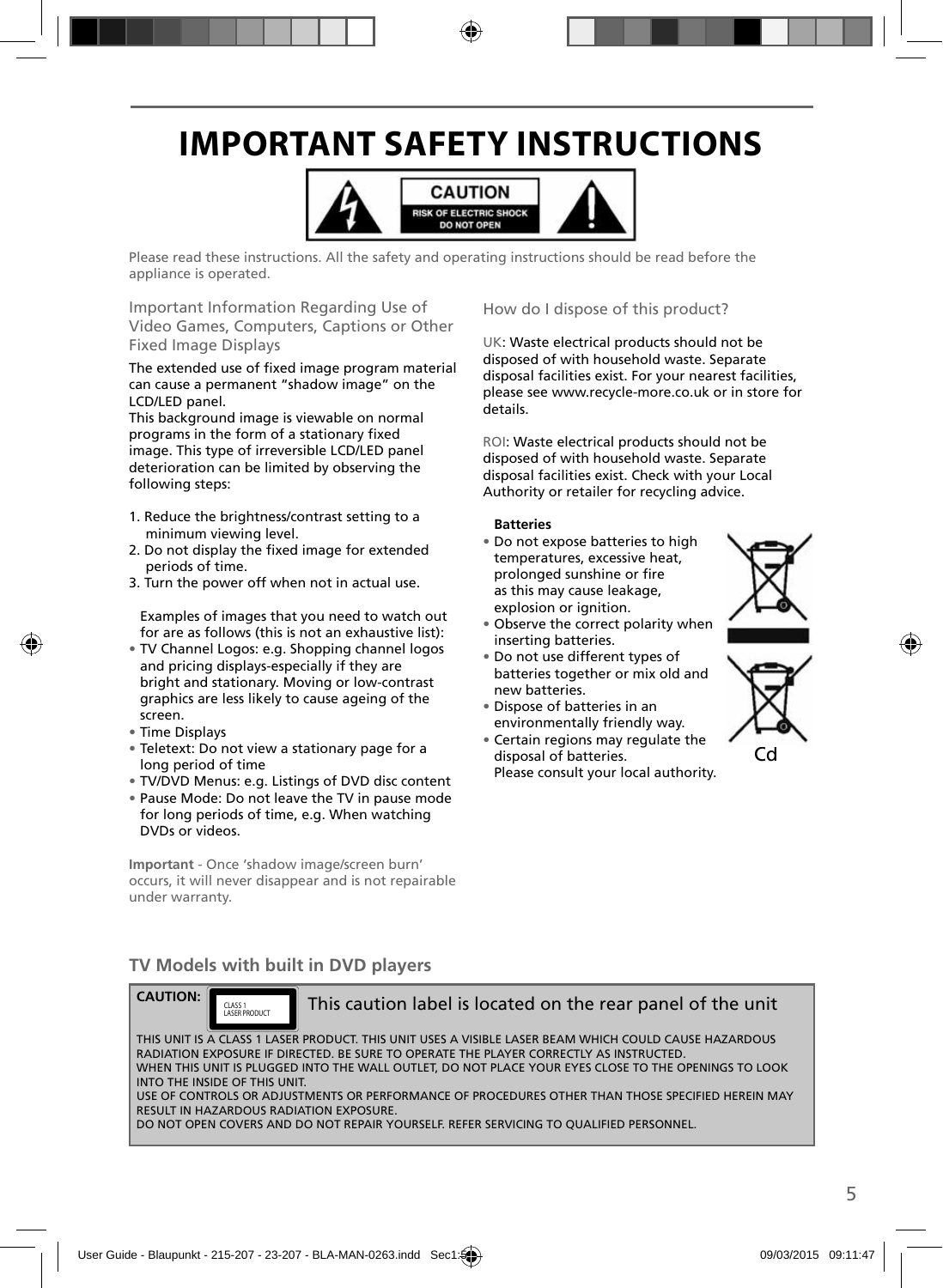## **CONTENTS**

| Using your TV with a Sky digital set top box28 |  |
|------------------------------------------------|--|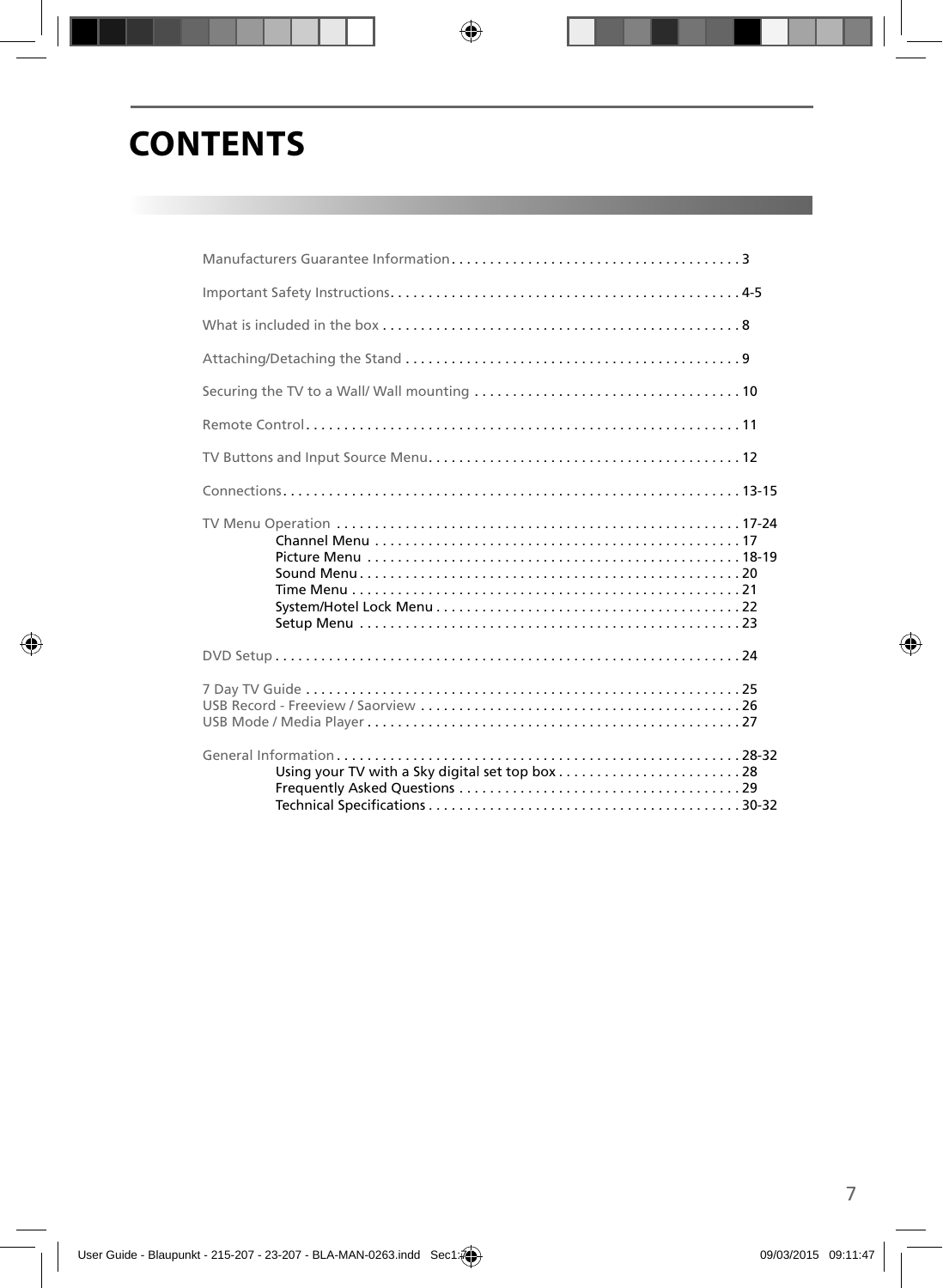# **WHAT IS INCLUDED IN THE BOX**

### Accessories

Included with this TV are the following accessories

### 1 x User Guide



#### 1 x Quick Start Guide



#### 1 x TV



#### 1 x RF Cable



#### 1 x Remote Control



### 2 x AAA Batteries



1 x Stand Installation Pack (Includes stand base, stand neck & screws)



Please save your box/packaging as you will need this in the event of warranty/service repair or support. We are unable to carry out warranty/service if you are unable to package it correctly. The safest way to package your item in the event of warranty/service repair is in it's original box/packaging.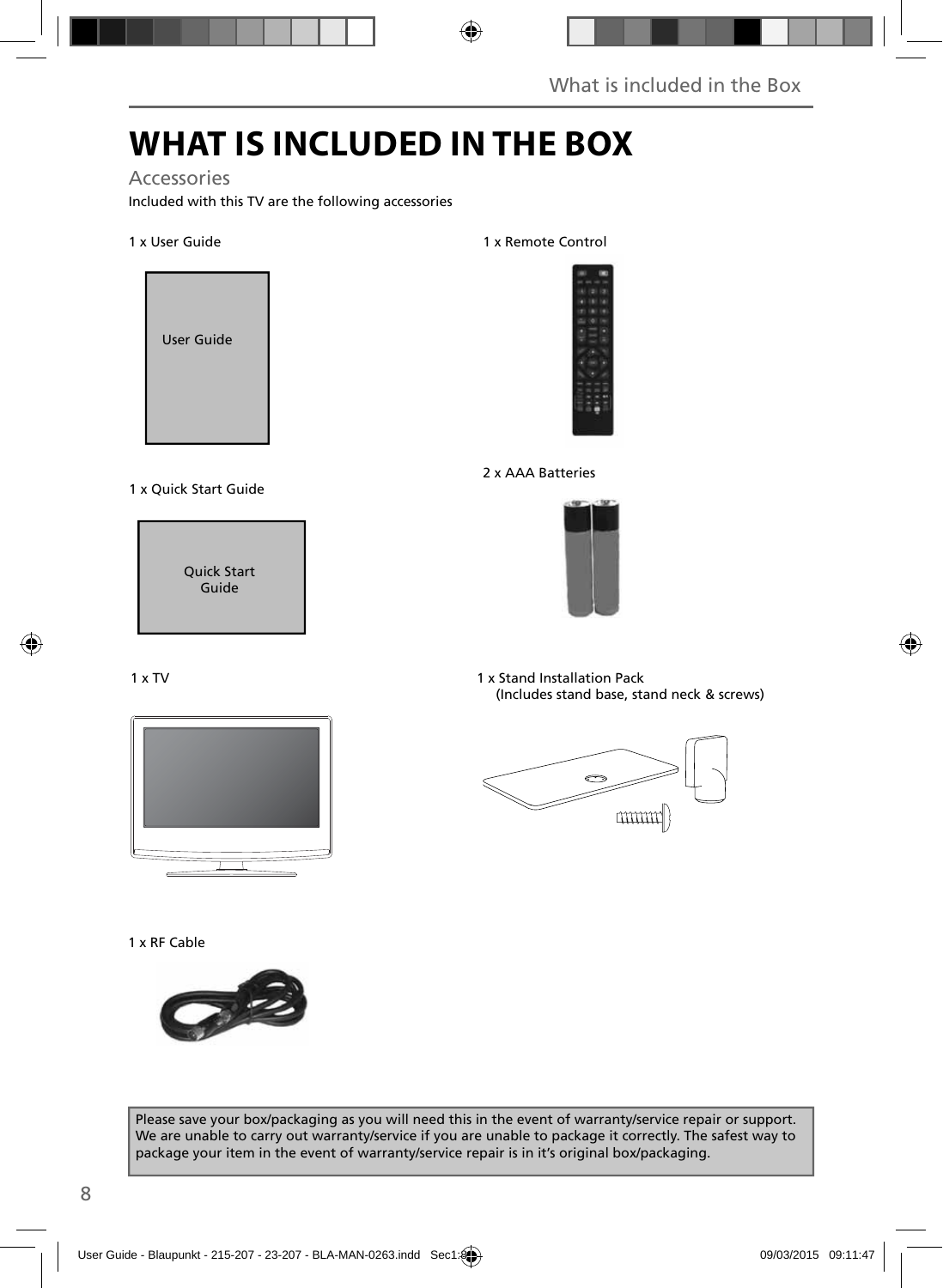# **ATTACHING/DETACHING THE STAND**

## Attaching the stand

To complete the stand installation you will require a cross head screw driver

There are two types of screws provided as shown below.



Used for attaching the stand neck to the TV (fig.1)



1 1/2

IJ

Used for attaching the stand base to the stand neck (fig.3)



(fig.1) Attach the stand neck to the rear of the TV set using the 3 x M(4x12) screws provided.



(fig.3) Secure the base to the neck by using the 4 x ST(4x12) screws provided.

### Detaching the stand

Remove the screws highlighted then remove the stand base and neck from the rear of the TV set.





When securing the self-tapping screw/s into the base of the stand (on first installation) the screw/s will be naturally tight as they create a thread in the plastic of the stand neck in order to support a TV of this size.

a) Ensure the cross head screw driver tip fits correctly into the head of the screw and that it is not too big or small.

**b)** Screw in all screws individually and partially before tightening all of the screws fully.

**c)** If they become very tight try loosening them slightly and then re-tightening them once again as this will continue the process of creating the thread for the screws.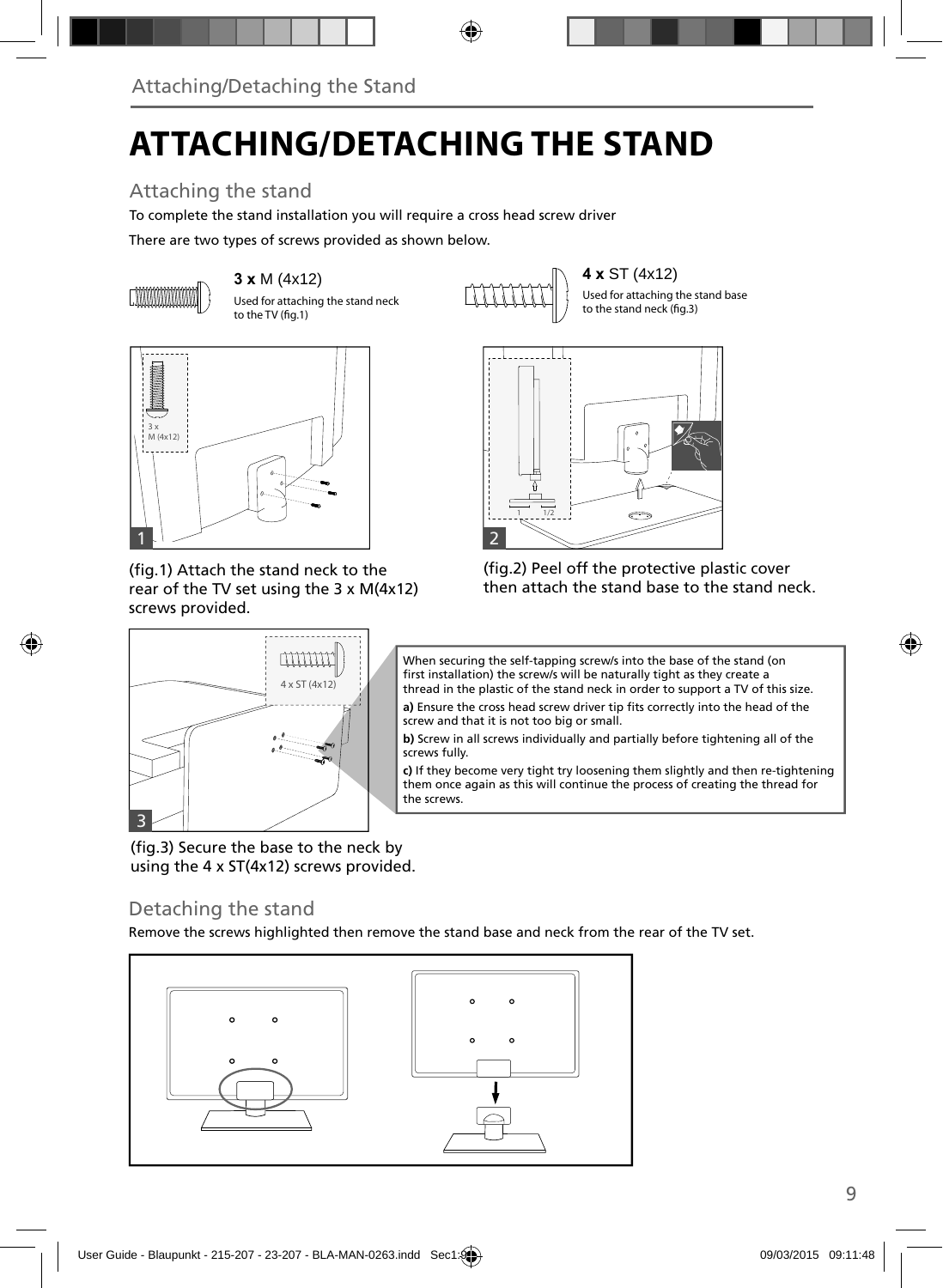# **SECURING THE TV TO A WALL**

### Securing the TV to a Wall

For maximum security in the home when using a TV with its stand anti-tip straps should be fitted. These are available from supermarket websites and other websites and are an easy, inexpensive and an effective way of ensuring your TV stays safely upright. Straps are designed to be attached to the rear of the TV and then tethered to the wall or the furniture the TV is stood on.

Note - Please ensure that children do not climb on the TV set.

**A)** Using one or both of the top wall-mounting holes and screws (the screws are already supplied in the wall mounting holes) fasten one end of the fastening cord/s to the TV.



**B)** Secure the other end of the fastening cord/s to your wall. (you will need screws/fixings suitable for your wall type - available separately from most DIY stores).



The Royal Society for the Prevention of Accidents is urging people to take care with flat-screen televisions. RoSPA stated in 2010 that "Toddlers are particularly at risk of pulling flat-screen televisions on to themselves. They are unsteady on their feet and are attracted by colourful television images." The risk is increased as televisions become lighter.

### Wall Mounting

IMPORTANT - Before drilling any holes in the wall ensure you are not drilling where there could be any electrical wires, water or gas pipes.



1) Remove the four screws highlighted that are supplied in the wall mounting holes.

2) The wall mount can now be easily attached to the mounting holes on the rear of the TV.

For VESA wall mounting information please refer to the Technical Specification page.

For optimum viewing, if wall mounting the TV higher than eye level, the TV should be tilted downwards so that the TV's screen is 'face on'. See fig 1 and 2.



Important – If wall mounting this TV, only use the screws already provided in the wall mounting holes. Using other screws which are longer could cause irreparable damage to internal parts.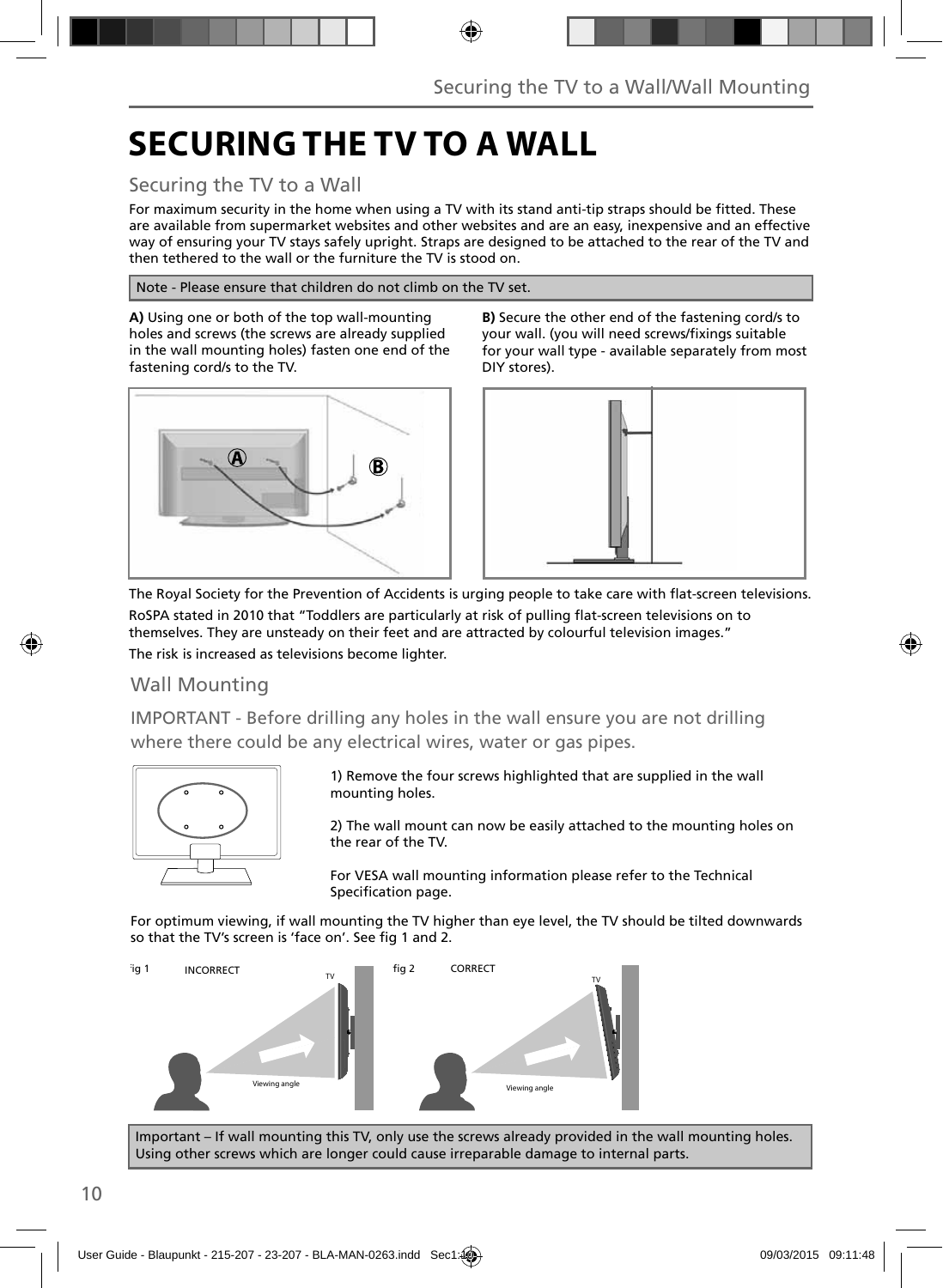# **REMOTE CONTROL**

| STANDBY - Switch on TV when in standby or vice versa<br>MUTE - Mute the sound or vice versa                                   |  |
|-------------------------------------------------------------------------------------------------------------------------------|--|
| DTV - Switch to digital source                                                                                                |  |
| RADIO - Switch to radio whilst in digital source<br>USB - Switch to USB source                                                |  |
| O DVD - Switch to DVD source                                                                                                  |  |
|                                                                                                                               |  |
| NUMBER BUTTONS - 0 - 9 to select a TV channel directly.<br>$\mathbf{Z}$<br>TV GUIDE - Opens the 7 Day TV Guide (digital mode) |  |
| $\mathbb{C}$ - To return to the previous channel viewed                                                                       |  |
| VOL (+/-) - To increase / decrease the sound level                                                                            |  |
| $\vert 3 \rangle$<br>P.MODE - Scrolls through picture mode options                                                            |  |
| S.MODE - Scrolls through sound mode options                                                                                   |  |
| FAV - To display favourites menu<br>$CH (+/-)$ - To increase or decrease the channel being watched                            |  |
| MENU - To display OSD menu                                                                                                    |  |
| EXIT - To exit all menus                                                                                                      |  |
| (A/V/4/M/OK) - Allows you to navigate the on-screen menus<br>and adjust the system settings to your preference                |  |
| SOURCE - To display the input/source menu                                                                                     |  |
| INFO - Press once for now/next channel information<br>Press twice for programme information about current                     |  |
| programme                                                                                                                     |  |
|                                                                                                                               |  |
| ASPECT - To switch the screen between the different picture<br>$\vert 4 \rangle$<br>formats                                   |  |
| SLEEP - Press repeatedly to cycle through the sleep options                                                                   |  |
| AUDIO - To change the audio language (if available)<br>SUBTITLE - To switch the dialogue at the bottom of the screen          |  |
| (on/off)                                                                                                                      |  |
| TEXT - To enter/exit Teletext (Analoque TV)                                                                                   |  |
| TEXT HOLD - Teletext mode - Hold current page which is<br>displayed (Analogue TV)                                             |  |
| DISPLAY - To switch off the screen when listening to radio                                                                    |  |
| TEXT/DVD ZOOM - Zoom function for Teletext and DVD<br>DIG DVD MENU/RECORD - Access the DVD root menu and USB                  |  |
| record function                                                                                                               |  |
| - To restart the current chapter                                                                                              |  |
| - To advance forward to the next chapter<br>m)                                                                                |  |
| $\odot$ - To stop the playback/Eject Disc                                                                                     |  |
| య⊙⊏<br>(To EJECT the disc press/hold the ■▲ button for 4 seconds)                                                             |  |
| (4) - To play in fast rewind mode<br>- To play in fast forward mode                                                           |  |
| - To play/pause                                                                                                               |  |
| DVD SETUP/REC LIST - Opens up DVD Menu or Opens the list                                                                      |  |
| of what has been previously recorded                                                                                          |  |
| □ ⊙ > GOTO - To go to a specific chapter<br>A-B - Press once to set point, press a second time to return                      |  |
| to point                                                                                                                      |  |
| ANGLE - Select different angle of DVD                                                                                         |  |
|                                                                                                                               |  |
| □ ⊙ > REPEAT - To repeat playback                                                                                             |  |
|                                                                                                                               |  |
|                                                                                                                               |  |
| For Models with Integrated DVD players                                                                                        |  |

 $V$  For Models with USB Playback

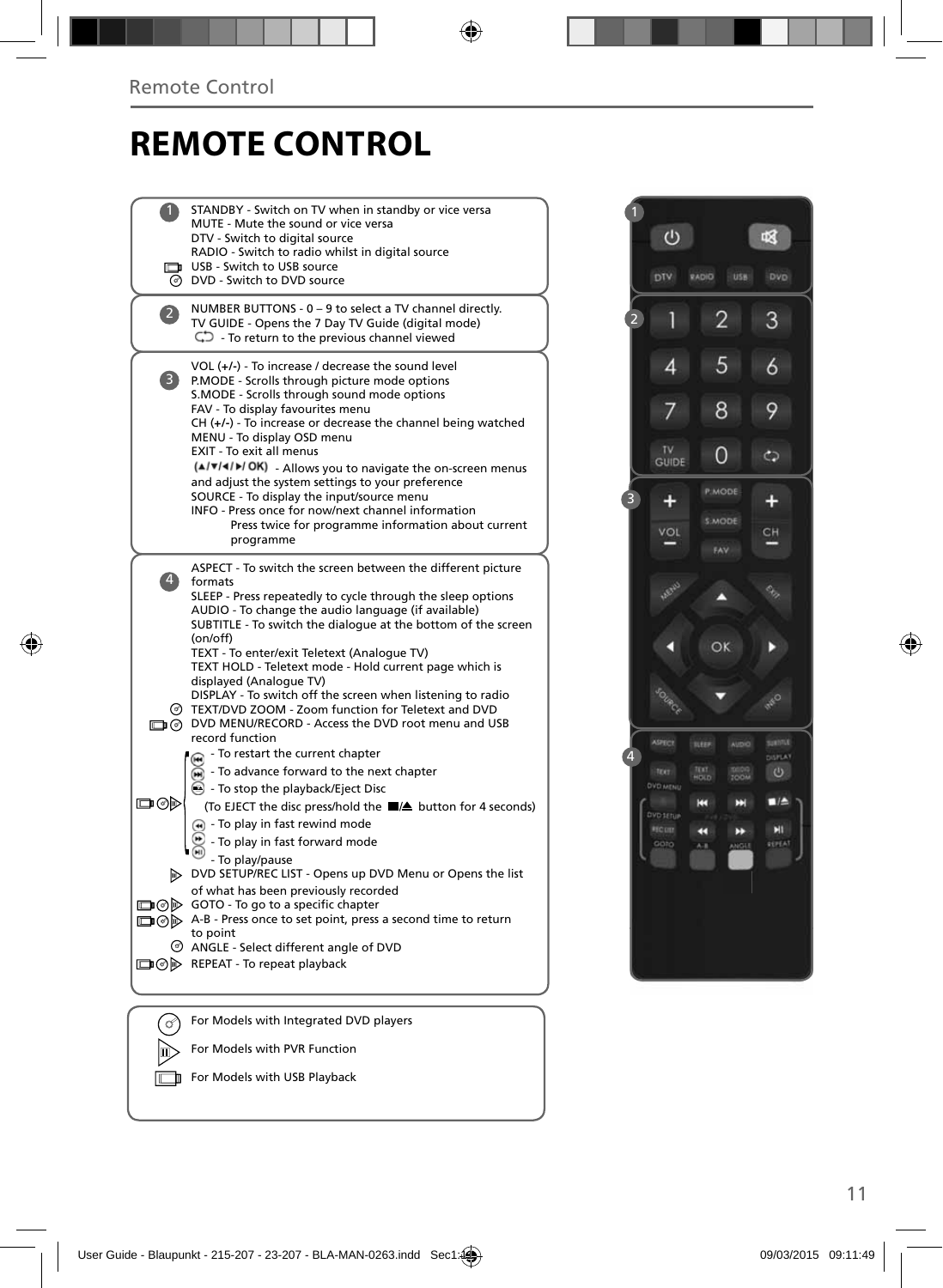# **TV BUTTONS & INPUT SOURCE MENU**



8) Displays the input source menu

9 Standby Power On/Off

### Choosing Mode Input/Source

### To switch between the different input/connections.

For further information on input/connections please view 'Connections' pages.

#### A) Using the buttons on the remote control:

1) Press [SOURCE] - The source menu will appear. 2) Press  $[V]$  or  $[\Lambda]$  to select the input you require. 3) Press [OK].

- B) Using the buttons on the Television:
- 1) Press [SOURCE].

2) Scroll up / down using CH+/ CH- buttons to the input/source you require. 3) Press Vol+ to change input/source to the one selected.



Example of Source menu depending on the TV model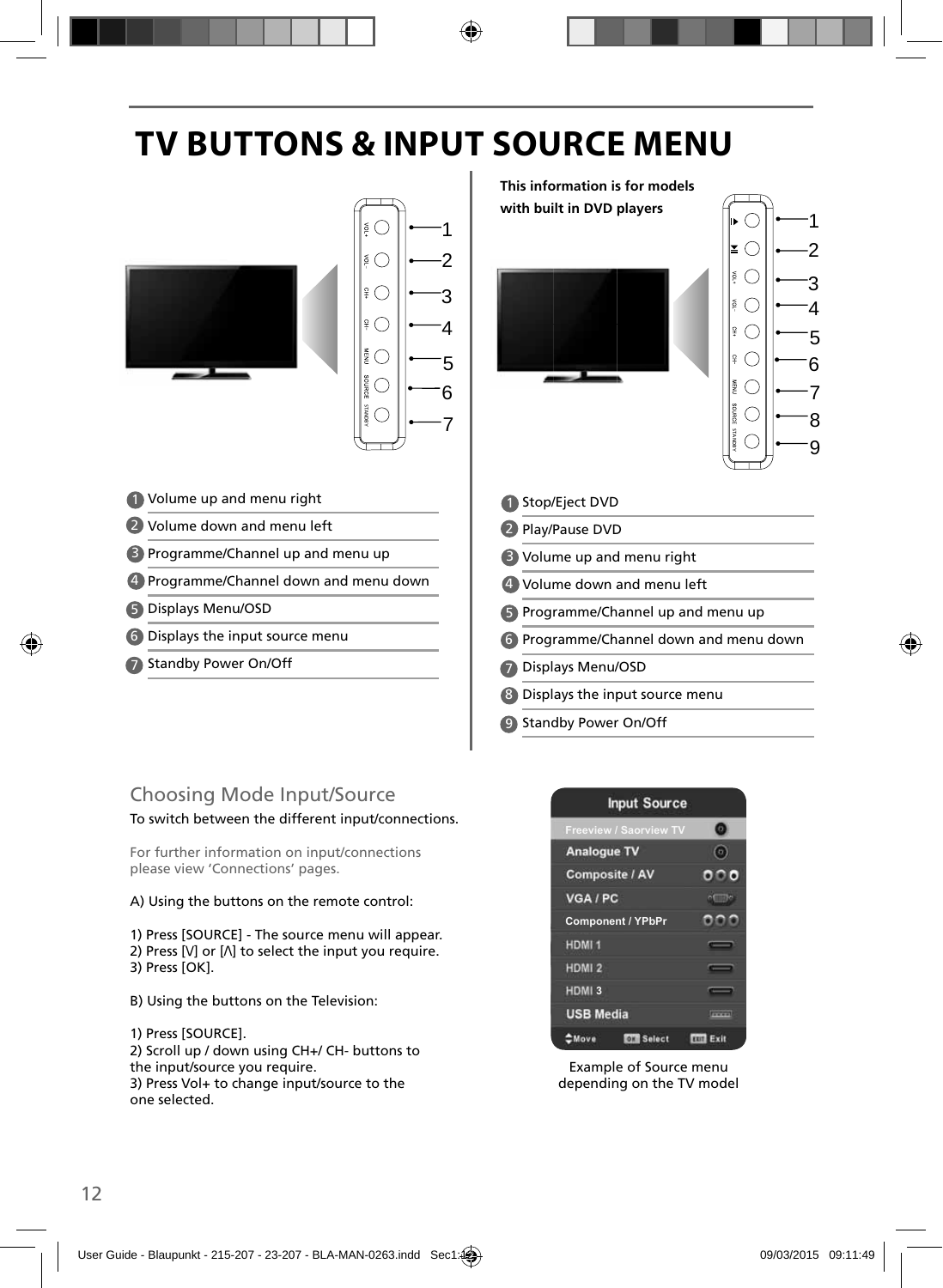# **CONNECTIONS**





| <b>MANHAM</b><br><b>SCART</b> | HDM 1 | $\circledcirc$<br>VIDEO | $\circledcirc$<br>$\mathbb{R}$ | $\circledcirc$ | O<br>× | $\circ$<br>Pb | $\circledcirc$<br>Pr | ⊚<br>RF IN |  |
|-------------------------------|-------|-------------------------|--------------------------------|----------------|--------|---------------|----------------------|------------|--|
| Æ                             |       |                         |                                |                |        |               |                      |            |  |

| USB | HDM <sub>2</sub> | ll s<br><b>CICARD IN</b> | O<br>ଋ<br><b>EARPHONE</b> |
|-----|------------------|--------------------------|---------------------------|
|     |                  |                          |                           |

| A | <b>SCART</b>      | <b>SCART</b> input                      |   | <b>RFIN</b>            | RF / TV Aerial Input                           |
|---|-------------------|-----------------------------------------|---|------------------------|------------------------------------------------|
| B | HDMI <sub>1</sub> | HDMI input                              | G | <b>USB</b>             | USB port                                       |
|   | Video             | Component / Video input                 | O | HDMI 2 (ARC)           | HDMI input with Audio<br><b>Return Channel</b> |
| D | R/L               | R/L Audio shared for                    |   |                        |                                                |
|   |                   | Video/Composite and<br>component/ YPbPr |   | CI CARD IN             | Common Interface module                        |
|   |                   |                                         |   | <b><i>EARPHONE</i></b> |                                                |
|   |                   |                                         |   | Earphone socket        |                                                |
|   | YPbPr             | HD input (Ypbpr)                        |   |                        |                                                |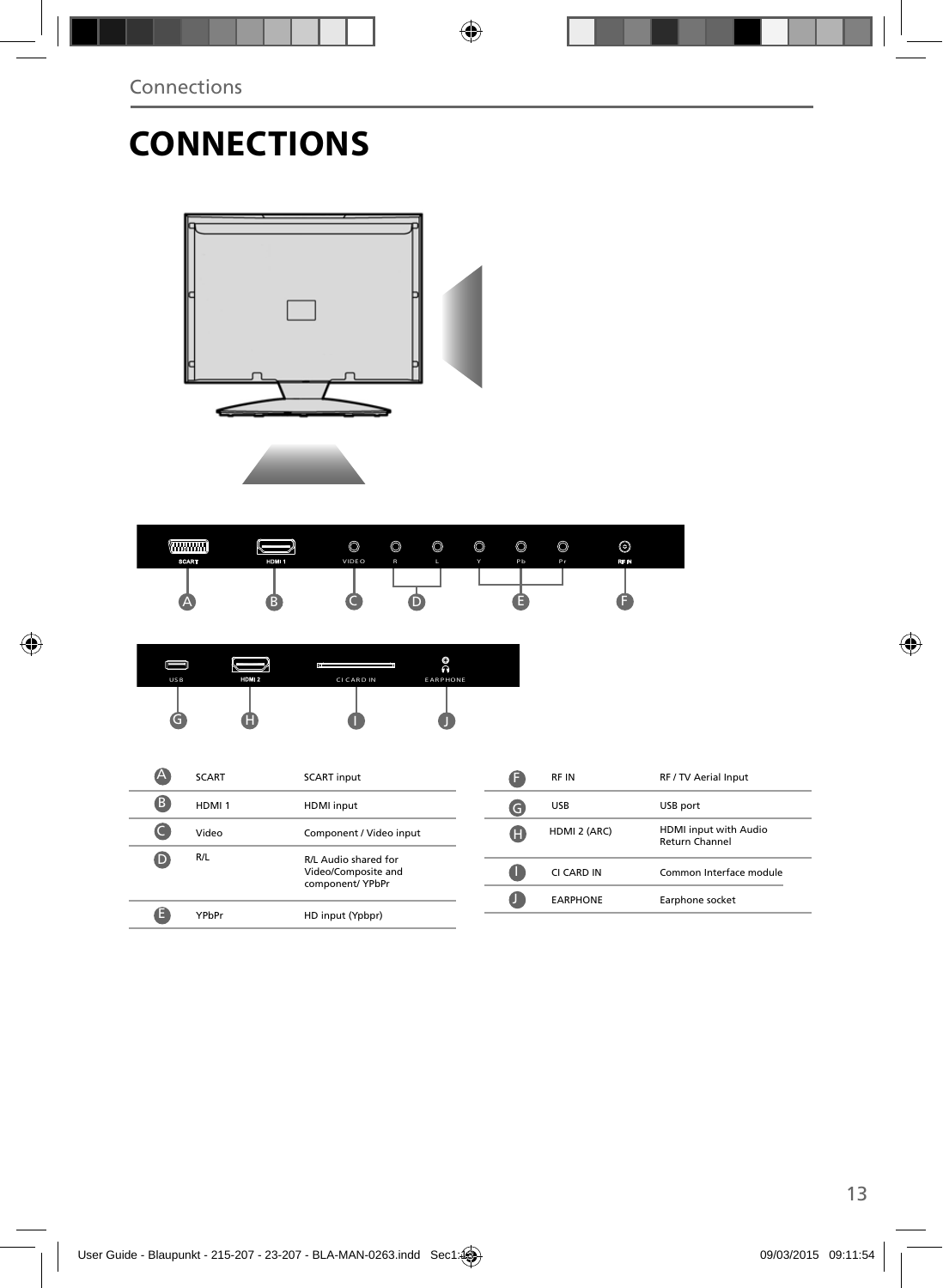# **CONNECTIONS**

Note: Connecting cables are shown for example only and may not be included. Please check 'What Is Included In The Box' page.

### Connecting to a device with Composite AV/Video output

TV Source should be set to Composite / AV



## Connecting to a device with SCART output

### TV Source should be set to SCART



### Connecting to a device with HDMI output

A HDMI cable can output both video and audio and enables you to enjoy digital-quality video and audio with minimal loss of quality.

TV Source should be set to the corresponding HDMI port (HDMI 1, HDMI 2 etc)



Note: To use this model TV as a PC/laptop monitor it will need to be connected via the VGA input, it can not be used as a PC/laptop monitor via the HDMI input. The HDMI Input is provided to view digital content with compatible external devices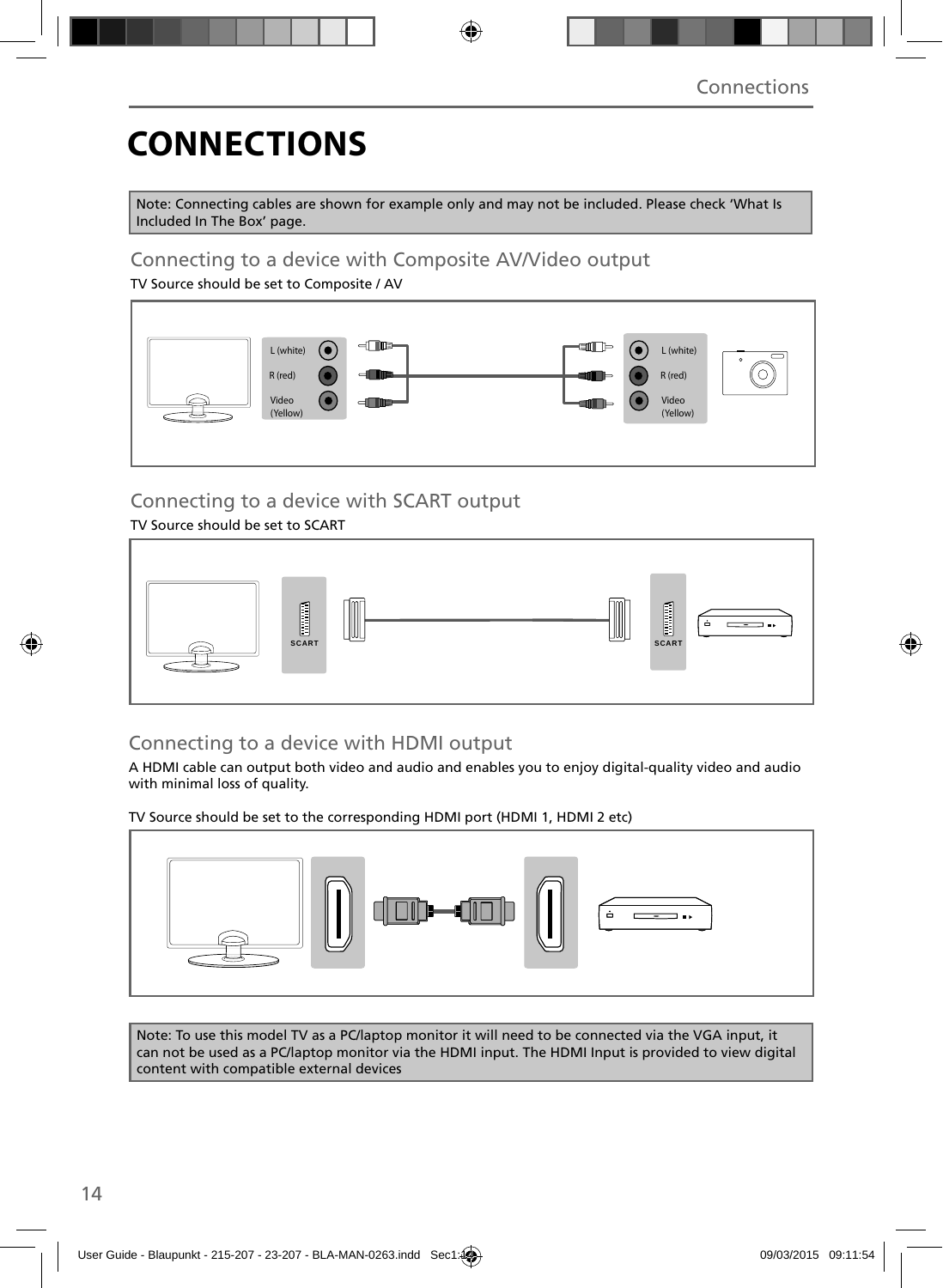# **CONNECTIONS**

## Connecting to a device with Component/YPbPr output

If you are supplied with a cable from the device which has RED, GREEN, BLUE, RED & WHITE connectors you must connect via Component (for picture) and by phono cable (for sound).

TV Source should be set to Component / YPbPr



### Connecting to an external audio device (Amplifiers, Surround Sound, Sound Bars etc)

When connecting via the TV's 3.5mm Earphone output, this will disable the TV speakers.

There are two options to connect a device via the 3.5mm Earphone Output.

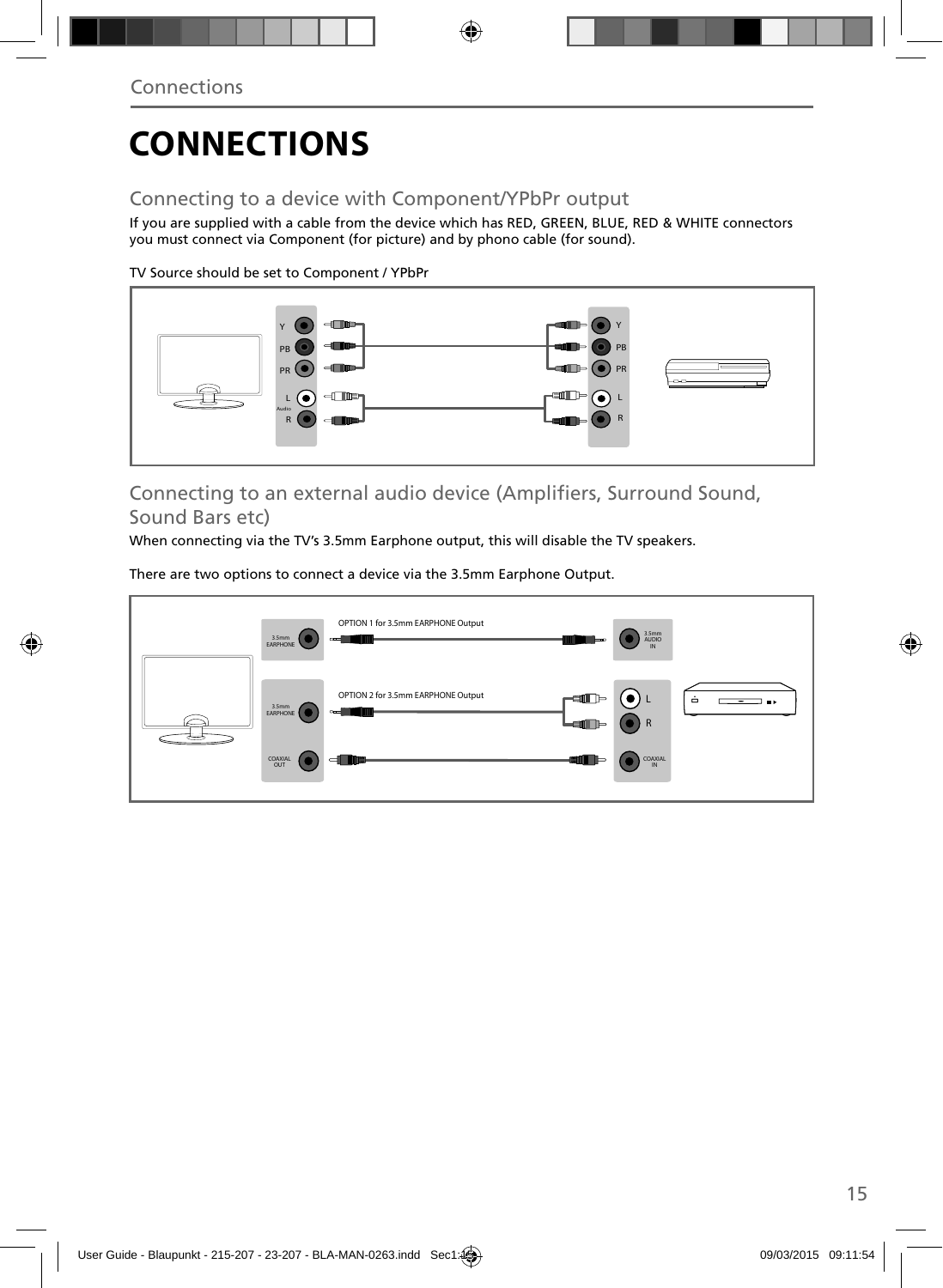## **CHANNEL MENU**





To access this menu, press [MENU] button on the remote control. To enter a menu press [OK]

If you wish to make changes to any of the default settings, use the scroll  $\blacktriangle \blacktriangledown \blacktriangleright \blacktriangleleft$  buttons. To confirm any settings press [OK] button. To exit this menu at anytime, press [EXIT] button.

Auto Tuning - Allows you to retune the television for all digital channels, digital radio stations and

#### analogue channels

Analogue Manual Tuning - Allows you to manually tune your analogue signal

Freeview/Saorview Manual Tuning - Allows you to manually tune your digital signal

Channel Edit - Allows you to delete, move, skip and add favourite channels

| <b>Channel Edit</b>                      |      |
|------------------------------------------|------|
| BBC <sub>1</sub><br>9                    | onv  |
| $\overline{2}$<br>BBC <sub>2</sub>       | otv  |
| 3<br>IV1                                 | otv  |
| Channel 4<br>4                           | ory  |
| 5<br>five                                | otv  |
| BBC <sub>3</sub><br>6                    | DIV  |
| $7^{\circ}$<br>BBC4                      | otv  |
| ITV <sub>2</sub><br>8                    | onv  |
| SKY1<br>g                                | onv  |
| <b>10 SKY2</b>                           | otv  |
| Delete<br><sup>#</sup> FreeTV<br>Move    | Skip |
| <b>Expertise</b><br>OK<br>Select<br>Menu | Back |

Schedule List - Lists your programme reminders

Signal Information - Allows you to view signal frequency, signal quality and signal strength CI Information - Pay per view services require a "smartcard" to be inserted into the TV. If you subscribe to a pay per view service the provider will issue you with a 'CAM' and a "smartcard". The CAM can then be inserted into the COMMON INTERFACE PORT (CI Card In)

Tip: If you do not press any buttons for 30 seconds, the menu will automatically exit. You can change the length of time before the menu exits automatically - see 'OSD Timer' in the Time Menu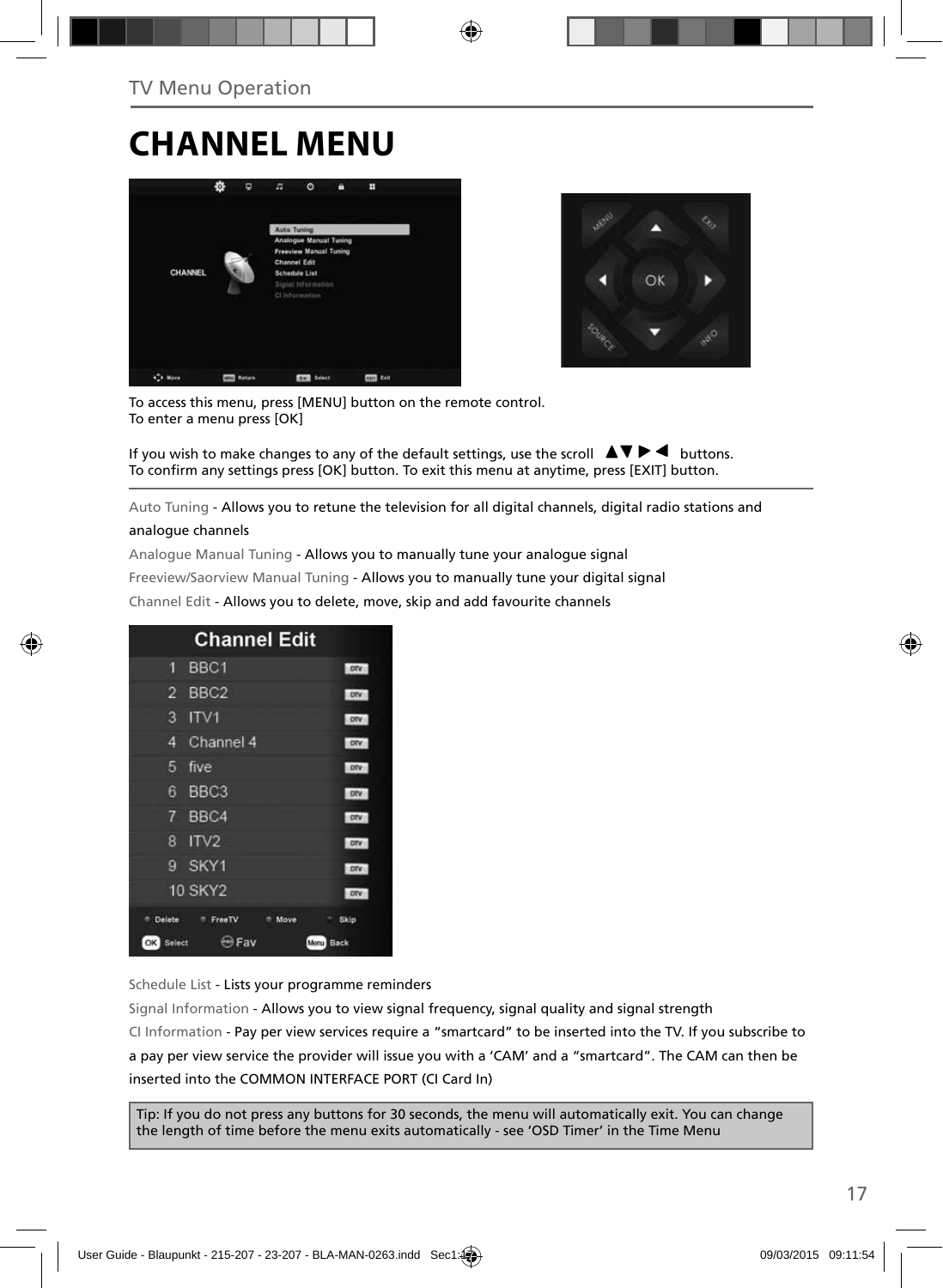# **PICTURE MENU**





To access this menu, press [MENU] button on the remote control and scroll right. To enter a menu press [OK]

If you wish to make changes to any of the default settings, use the scroll  $\Delta \nabla \blacktriangleright$   $\blacktriangleleft$  buttons. To confirm any settings press [OK] button. To exit this menu at anytime, press [EXIT] button.

|          | TIGUI CIVIUUC - CHUUSC TIUNI UTC TUNUVINU DI CSCLS.        |  |  |  |  |  |
|----------|------------------------------------------------------------|--|--|--|--|--|
| Dynamic  | Recommended settings for fast moving pictures              |  |  |  |  |  |
| Standard | <b>Standard settings</b>                                   |  |  |  |  |  |
| Mild     | Set to be lighter in colour and less bright                |  |  |  |  |  |
| Personal | Lets you manually alter all the settings                   |  |  |  |  |  |
| Economy  | Power saving mode which reduces the energy used by up to   |  |  |  |  |  |
|          | 25% (by reducing the power to the LED/LCD panel).          |  |  |  |  |  |
|          | In Economy mode, the TV will switch itself to Standby mode |  |  |  |  |  |
|          | after 3-5 hours in the event that the TV buttons or remote |  |  |  |  |  |
|          | control buttons are not pressed (change the picture mode   |  |  |  |  |  |
|          | to another setting to de-activate this function)           |  |  |  |  |  |

**Picture Mode** - Choose from the following presets:

You can make the following adjustments in **Personal** mode:

Contrast - Switch the balance between black and white.

Brightness - Increase or decrease the brightness of the picture.

Colour - Increases the colour from black and white.

Tint - Lets you increase or decrease the level of tint within the picture

(only available in VGA/PC source mode).

Sharpness - Increase or decrease the sharpness of the picture.

#### **Colour Temperature** Choose from the following presets:

| Normal | Default settings                  |
|--------|-----------------------------------|
| Warm   | Increases red within the picture  |
| Cold   | Increases blue within the picture |

**Noise Reduction** - Choose from the following presets:

| $\Omega$ | Turns noise reduction off  |  |
|----------|----------------------------|--|
| Low      | Minor system adjustment    |  |
| Middle   | Medium system adjustments  |  |
| High     | Maximum system adjustments |  |
|          |                            |  |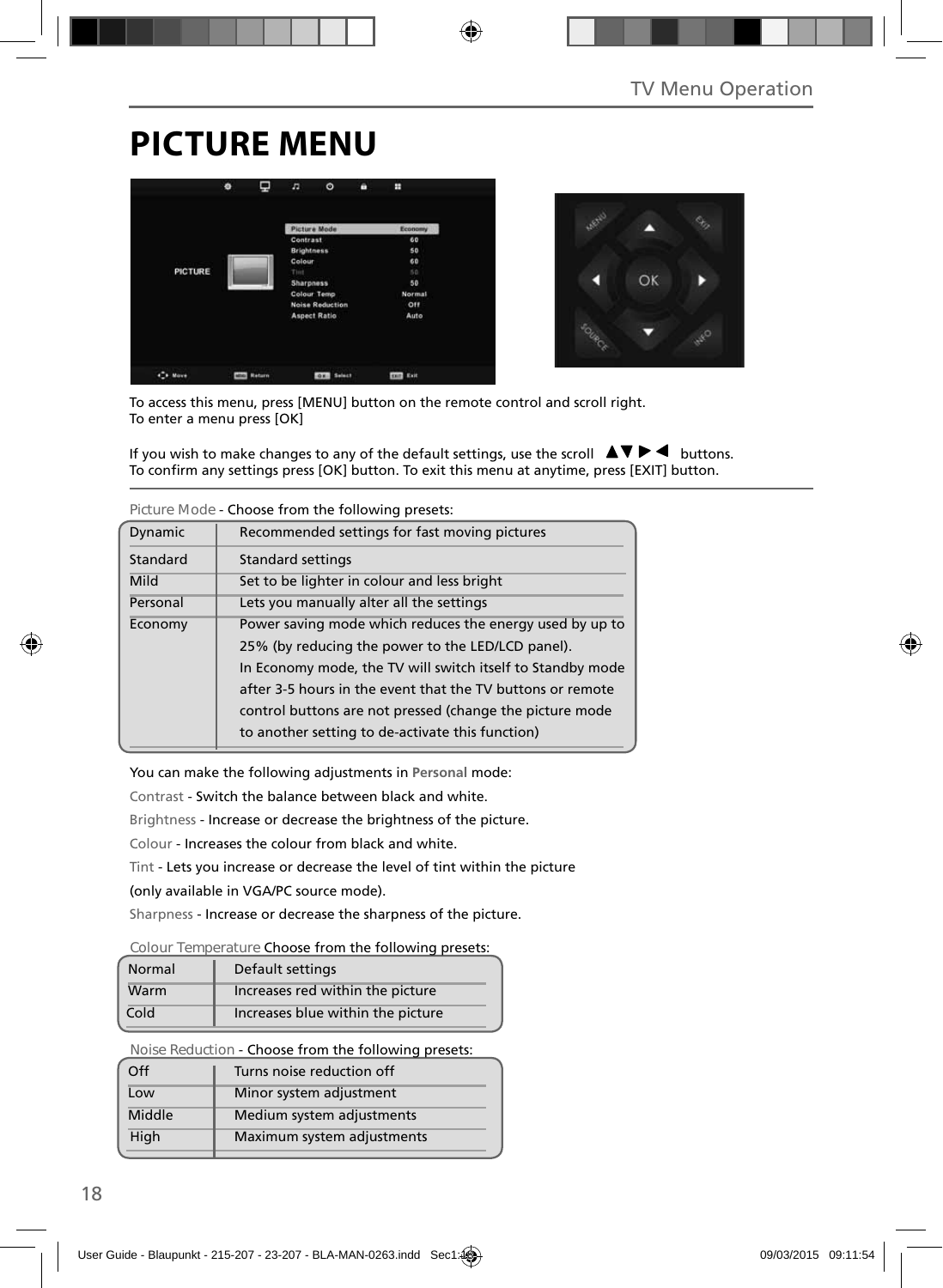# **PICTURE MENU**





To access this menu, press [MENU] button on the remote control and scroll right. To enter a menu press [OK]

If you wish to make changes to any of the default settings, use the scroll  $\blacktriangle \blacktriangledown \blacktriangleright \blacktriangleleft$  buttons. To confirm any settings press [OK] button. To exit this menu at anytime, press [EXIT] button.

Aspect Ratio - Within the UK the picture format varies depending on the channel/broadcast. There are a number of different options to best meet your needs

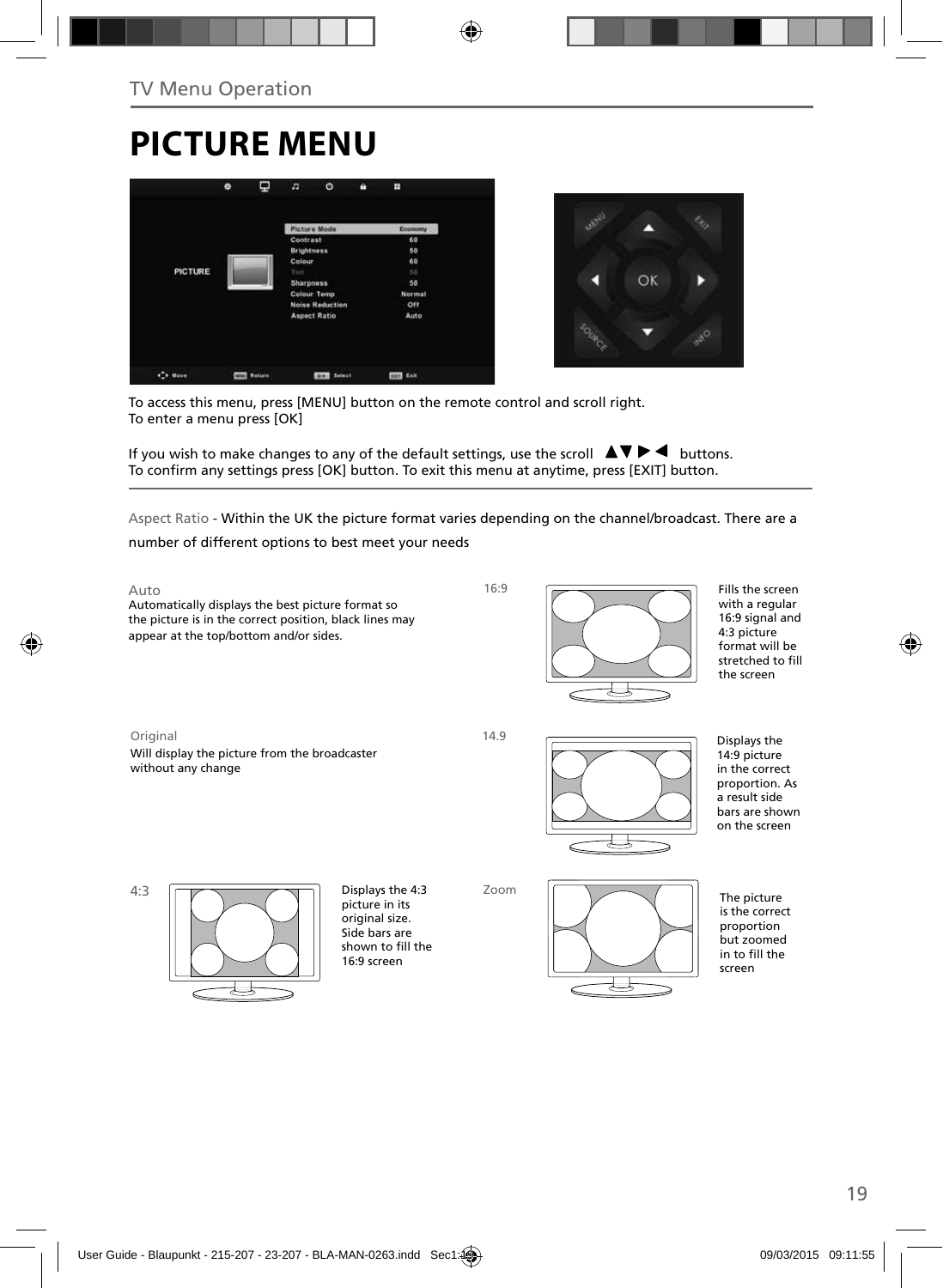# **SOUND MENU**





To access this menu, press [MENU] button on the remote control and scroll right. To enter a menu press [OK]

If you wish to make changes to any of the default settings, use the scroll  $\blacktriangle \blacktriangledown \blacktriangleright \blacktriangleleft$  buttons. To confirm any settings press [OK] button. To exit this menu at anytime, press [EXIT] button.

| Sound Mode - Choose from the following presets |  |  |  |  |
|------------------------------------------------|--|--|--|--|
|------------------------------------------------|--|--|--|--|

| Standard     | Default settings                        |
|--------------|-----------------------------------------|
| <b>Music</b> | Emphasises music over voices            |
| Movie        | Provides live and full sound for movies |
| Sports       | Emphasises sound for sports             |
| Personal     | Selects your personal sound settings    |

 **Tip:** Treble and bass levels can only be adjusted when the sound mode 'Personal' is selected.

Treble - To adjust the amount of high frequency within the sound

Bass - To adjust the amount of low frequency within the sound

Balance - To switch the sound between the left and right speakers

Auto Volume Level (AVL) - When 'on' is selected, the volume will attempt to stay at a constant level

regardless of TV programme and advertisements

Digital Output - This is the digital COAX audio output. Choose from the following options:

| Off        | To turn off Digital Output                                                            |
|------------|---------------------------------------------------------------------------------------|
| Auto       | Selects the best settings automatically                                               |
| <b>PCM</b> | Select this option if you are connecting to a Stereo Hi-fi via coax cable (Pulse-code |
|            | modulation (PCM) is a digital representation of an analogue signal)                   |

Audio Description - This allows the user to increase and decrease the AD (Audio Description) volume level. (Audio Description is a service available on certain programmes. It provides a description of what is

happening during the selected programme for a person who is visually impaired)

Audio Delay - Enables the user to adjust setting to sync picture and audio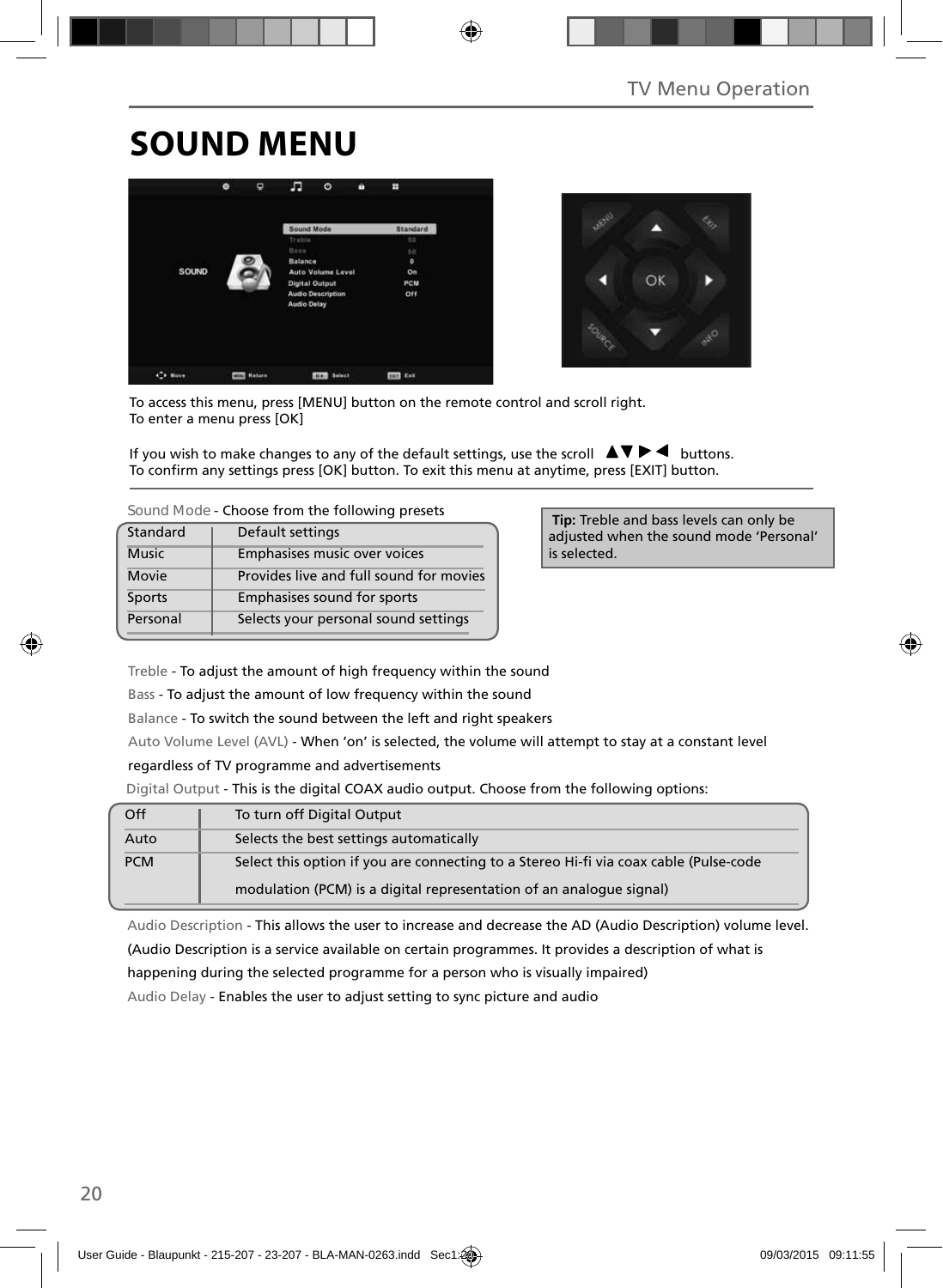## **TIME MENU**





To access this menu, press [MENU] button on the remote control and scroll right. To enter a menu press [OK]

If you wish to make changes to any of the default settings, use the scroll  $\blacktriangle \blacktriangledown \blacktriangleright \blacktriangleleft$  buttons. To confirm any settings press [OK] button. To exit this menu at anytime, press [EXIT] button.

Clock - Shows the date and time

Off Time - Allows you to set a specific time for your TV to turn off

On Time - Allows you to set a specific time for your TV to turn on, the channel it will then display, the

source it will be on and also the volume. This function can then be toggled to repeat every day or a

certain day (the TV must be in standby mode for this to be effective)

Time Zone - Change your current time zone

Sleep Timer - Lets you set the sleep timer so the television automatically switches off after a set amount of

time. Off -> 10min -> 20min -> 30min -> 60min -> 90min -> 120min -> 180min -> 240min

Auto standby - Set Auto standby between 3 hours, 4 hours and 5 hours ( to turn off this function you must exit Home Mode in the Picture Menu)

OSD Timer - Lets you adjust the amount of time the On Screen Menu stays on the screen before disappearing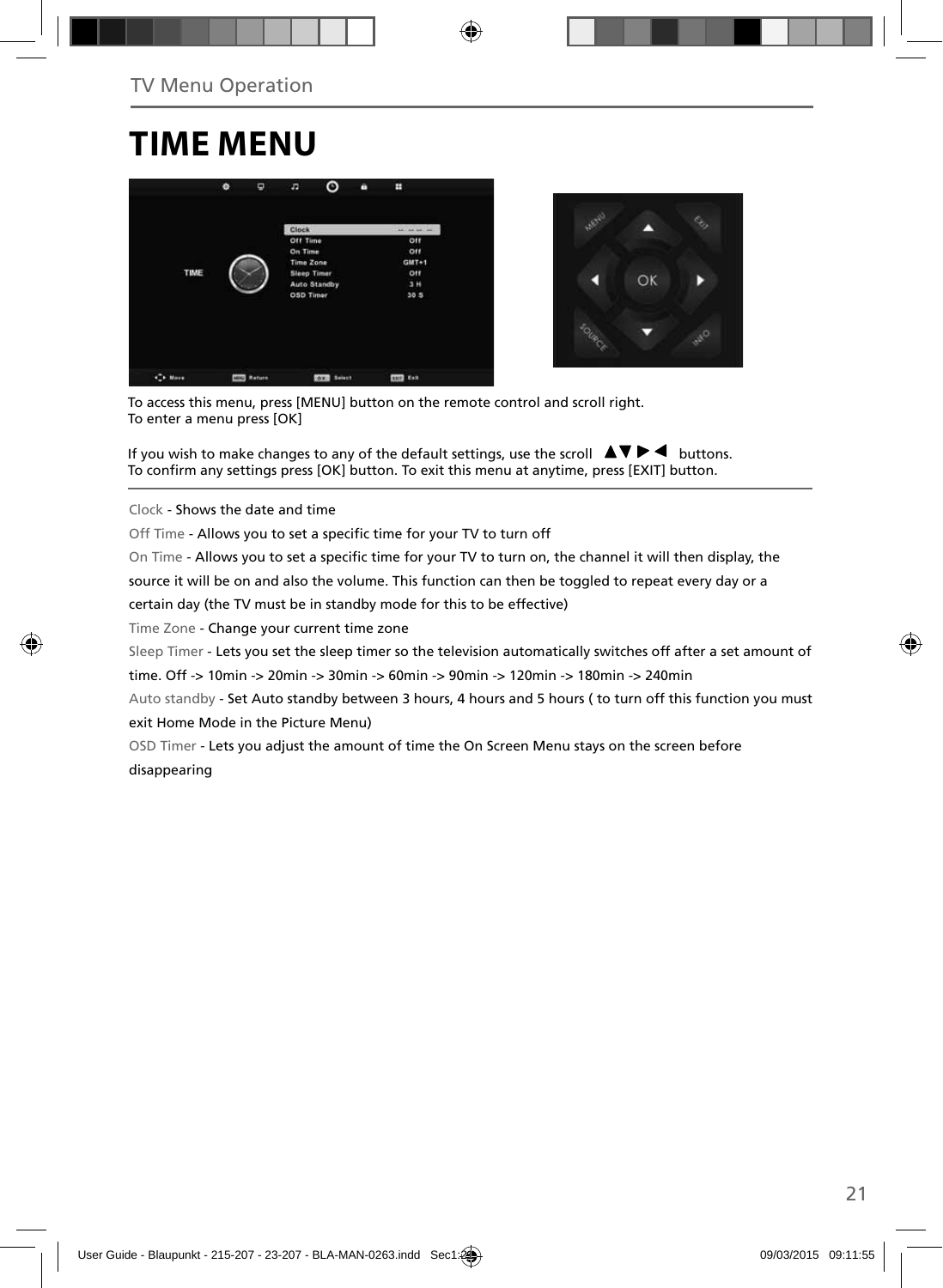# **SYSTEM/HOTEL LOCK MENU**





To access this menu, press [MENU] button on the remote control and scroll right. To enter a menu press [OK]

If you wish to make changes to any of the default settings, use the scroll  $\blacktriangle \blacktriangledown \blacktriangleright \blacktriangleleft$  buttons. To confirm any settings press [OK] button. To exit this menu at anytime, press [EXIT] button.

System/Hotel Lock - Allows you to lock or unlock the menu. You will be asked to enter a 4 digit password

Use the **◄** button to quit the password input or use the **►** button to clear. Default password is 0000.

TV Button Lock - Allows you to lock the buttons on the side of the TV set

Parental Guidance - Allows you to set the rating to block certain content based on age information

Default Source - Allows the user to set the default source. The default source is the source the TV starts on when first switched on

Default Channel - Allows the user to set a channel as the default channel on the Digital source. The

default channel is the channel the TV starts on when first switched on

Source Lock - Allows you to lock the source menu

Channel Lock - Allows you to lock certain channels manually

Max Volume - Allows you to adjust and set the maximum volume

Change Password - Allows you to change the password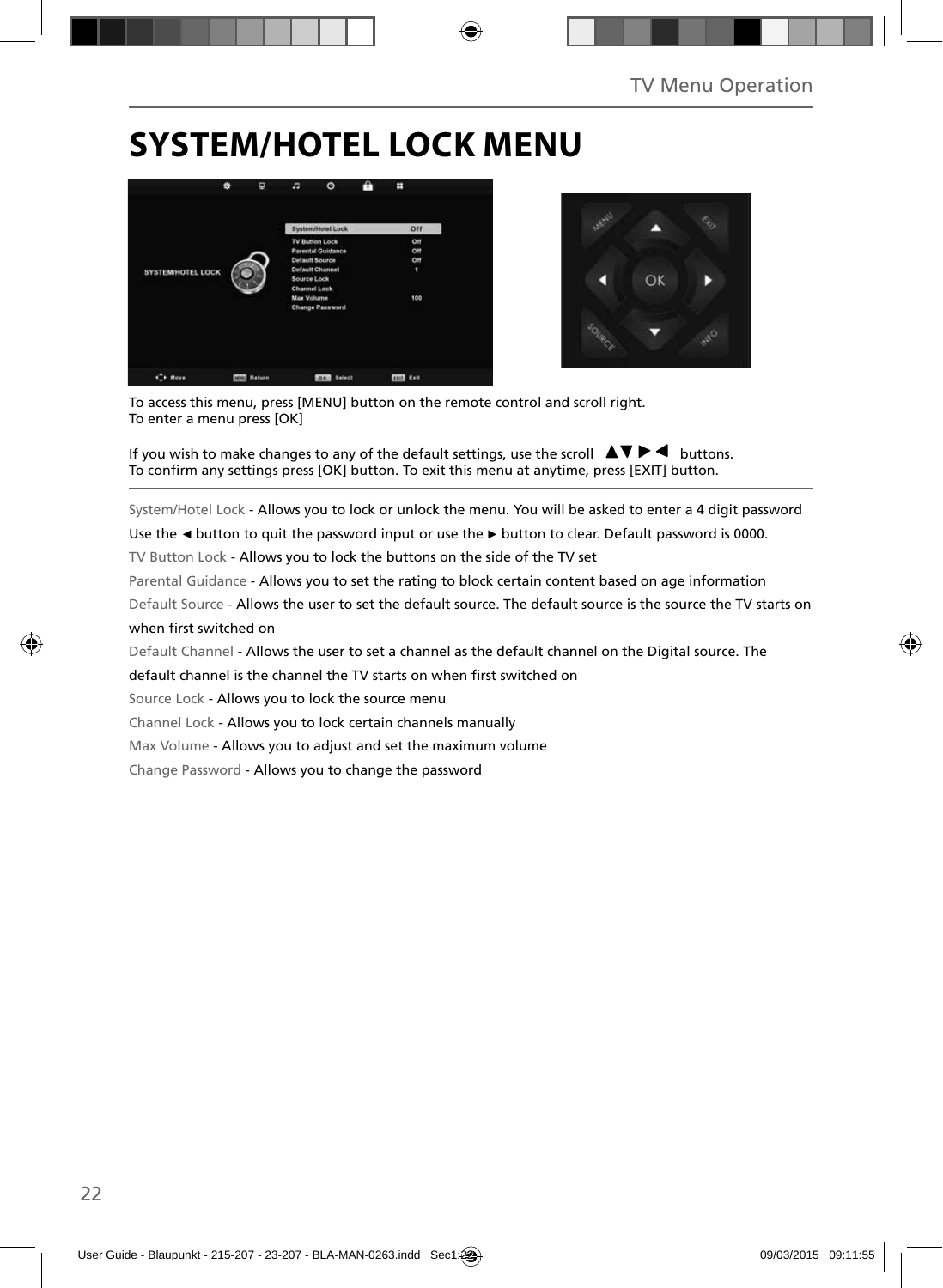## **SETUP MENU**





To access this menu, press [MENU] button on the remote control and scroll right. To enter a menu press [OK]

If you wish to make changes to any of the default settings, use the scroll  $\blacktriangle \blacktriangledown \blacktriangleright \blacktriangleleft$  buttons. To confirm any settings press [OK] button. To exit this menu at anytime, press [EXIT] button.

Language - Allows you to change the language of the menu

Audio Language - Shows the current audio language

Subtitle Language - Shows the current subtitle language

Hearing Impaired - This allows the user to turn on the Hearing Impaired function, this produces subtitles

on the screen which provide a description of what is happening during the selected program.

PVR File System - Allows you to view the format and performance of a USB key

Blue Screen - Changes the background when there is no input between clear and a blue background (Only available on some sources)

First Time Installation - Allows you to access the First Time Installation menu and retune the TV set Reset TV - This resets the menus to factory settings and clears all the TV channels from the television. Software Update (USB) - From time to time we may release new firmware to improve the operation of the television (available to download). This menu lets you install the new software/firmware onto the television. Further details of how to do this will be issued with the firmware. Contact the helpline or refer to the 'product support' section of the website

HDMI CEC (Consumer Electronic Control) - Allows HDMI devices to control each other and allows the user to operate multiple devices with one remote control. (only available with compatible devices) LED Status - Allows the user to switch the LED Power indicator light ON or OFF, when the TV is being operated. (When this option is set to OFF the LED Power indicator light will flash when the remote control is used)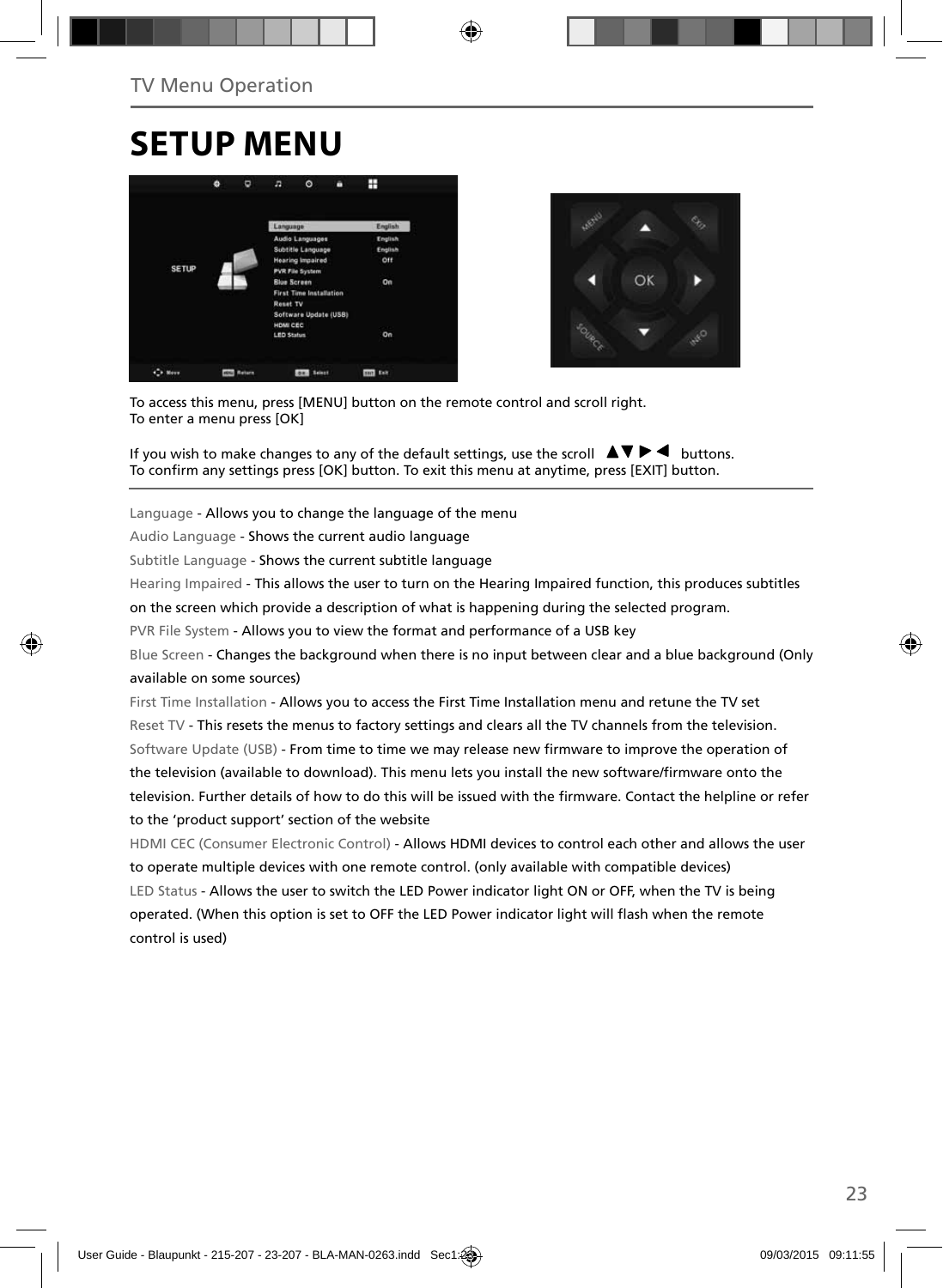## **DVD SETUP**





To enter this menu please ensure the TV is in DVD source & press [DVD SETUP]

If you wish to make changes to any of the default settings, use the scroll  $\blacktriangle$   $\blacktriangleright$   $\blacktriangleleft$  buttons. To confirm any settings press [OK] button. To exit this menu at anytime, press [DVD SETUP] button.

**TV Display** - Choose from the following options

| 4:3 Pan scan                     | PS Traditional picture format, often used on old film        |
|----------------------------------|--------------------------------------------------------------|
| 4:3 Letter box $\mathsf{\Gamma}$ | LB Traditional picture which has been adapted for widescreen |
| Wide                             | 16:9 Widescreen picture format                               |

**Speaker Setup** - Choose from the following options

| LT/RT  | Converts from multi-channel sound to mono   |
|--------|---------------------------------------------|
| Stereo | Converts from multi-channel sound to stereo |

**Dual Mono** - Choose from the following options

| Stereo   | Outputs 2 channels of sound both left and right                  |
|----------|------------------------------------------------------------------|
| Mono L   | Outputs left side sound                                          |
| Mono R   | Outputs right side sound                                         |
| Mix Mono | Outputs a single channel of sound but mix between right and left |

**Dynamic Range** - This is the difference between the quietest and loudest sounds. This setting works only with DVD discs recorded in Dolby digital.

| Full | Set this to listen with the range recorded on the disc                              |
|------|-------------------------------------------------------------------------------------|
| 3/4  | Set this to listen with a range equivalent to a normal television                   |
| 1/2  | Set this to listen with a smaller difference between the maximum and minimum volume |
| 1/4  | Set this to listen with a smaller difference between the maximum and minimum volume |
| Off  | Set dynamic range to off                                                            |

**TV Type** - Choose from the following options

| PAL         | For discs from UK/Europe, Asia, Australia etc |  |
|-------------|-----------------------------------------------|--|
| Multi       | For both NTSC and PAL                         |  |
| <b>NTSC</b> | For discs from North America, Japan etc       |  |

**Default** - Choose from the following options

Reset Resets all options in the 'DVD setup' menu back to the default settings

Tip: This TV/DVD player is pre-set to play Region 2 DVDs. In the event you wish to use the TV/DVD in another country that uses different region discs, please visit www.umc-uk.co.uk. Select 'Product Support', 'Changing Region'.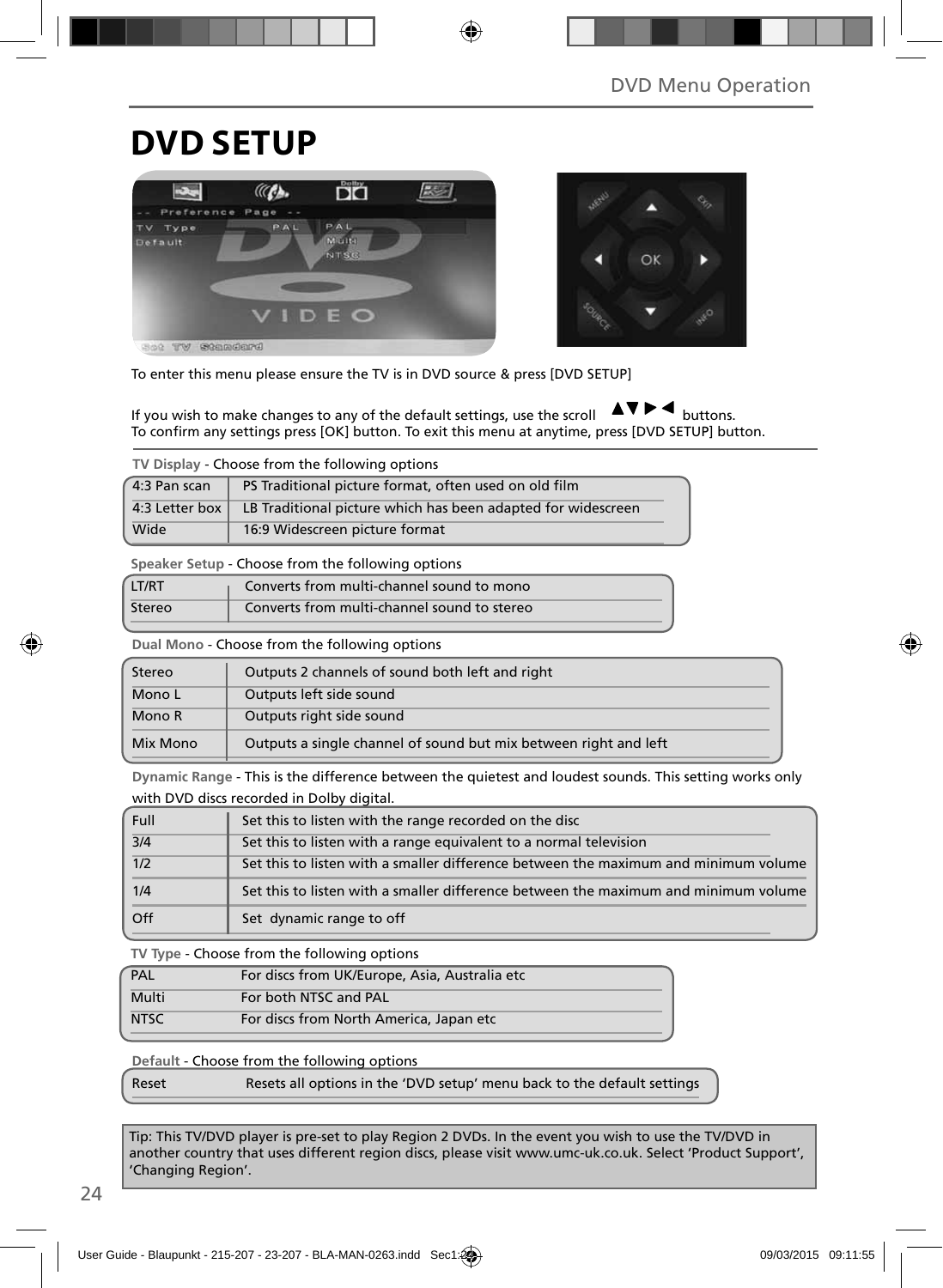# **7 DAY TV GUIDE**

TV Guide is available in Freeview/Saorview TV mode. It provides information about forthcoming programmes (where supported by the Freeview/Saorview channel). You can view the start and end time of all programmes and on all channels for the next 7 days and set reminders.

1) Press [TV GUIDE]. The following 7 Day TV Guide will appear..

| 7 Day TV GUIDE   |                                                                                                                                                                                                                                                                                                                         |                          |                                 |  |
|------------------|-------------------------------------------------------------------------------------------------------------------------------------------------------------------------------------------------------------------------------------------------------------------------------------------------------------------------|--------------------------|---------------------------------|--|
| Season 2         | 10 Years Younger: The Challenge<br>Support worker Janice Cassidy's lifestyle of long working hours and a penchant for tanning<br>has taken its toll, while the stress of bringing up two daughters and heavy smoking has<br>affected interior designer Shere Morady. Surgeon Jan Stanek and the team set out to provide |                          |                                 |  |
|                  |                                                                                                                                                                                                                                                                                                                         |                          | 04 Aug 2010 10:42               |  |
| BBC <sub>1</sub> | 05:00-06:00                                                                                                                                                                                                                                                                                                             |                          | 10 Years Younger: The Challenge |  |
| BBC <sub>2</sub> | 06:00-06:30                                                                                                                                                                                                                                                                                                             | The Simpsons             |                                 |  |
| ITV <sub>1</sub> | 06:30-07:00                                                                                                                                                                                                                                                                                                             | Hollyoaks                |                                 |  |
| Channel 4        | 07:00-08:00                                                                                                                                                                                                                                                                                                             | Channel 4 News           |                                 |  |
| five             | 08:00-09:00                                                                                                                                                                                                                                                                                                             |                          | How to Look Good Naked          |  |
| BBC <sub>3</sub> | 09:00-10:00                                                                                                                                                                                                                                                                                                             |                          | Newlyweds: The One Year Itch    |  |
| BBC4             | 10:00-11:15                                                                                                                                                                                                                                                                                                             | <b>Big Brother</b>       |                                 |  |
| ITV <sub>2</sub> | 11:15-11:45                                                                                                                                                                                                                                                                                                             | The Big Bang Theory      |                                 |  |
| Record           | Remind<br>Move View                                                                                                                                                                                                                                                                                                     | Prev Day<br>Display<br>ø | Next Day<br><b>EXIT</b><br>Exit |  |

2) Navigate through the menu using  $\blacktriangle \blacktriangledown \blacktriangleright \blacktriangleleft$ 

You can now: Record a programme by pressing RED (USB device must be connected) Set a reminder by pressing GREEN View a previous day by pressing YELLOW View the next day by pressing BLUE

3) Press [EXIT] to exit the 7 day TV Guide.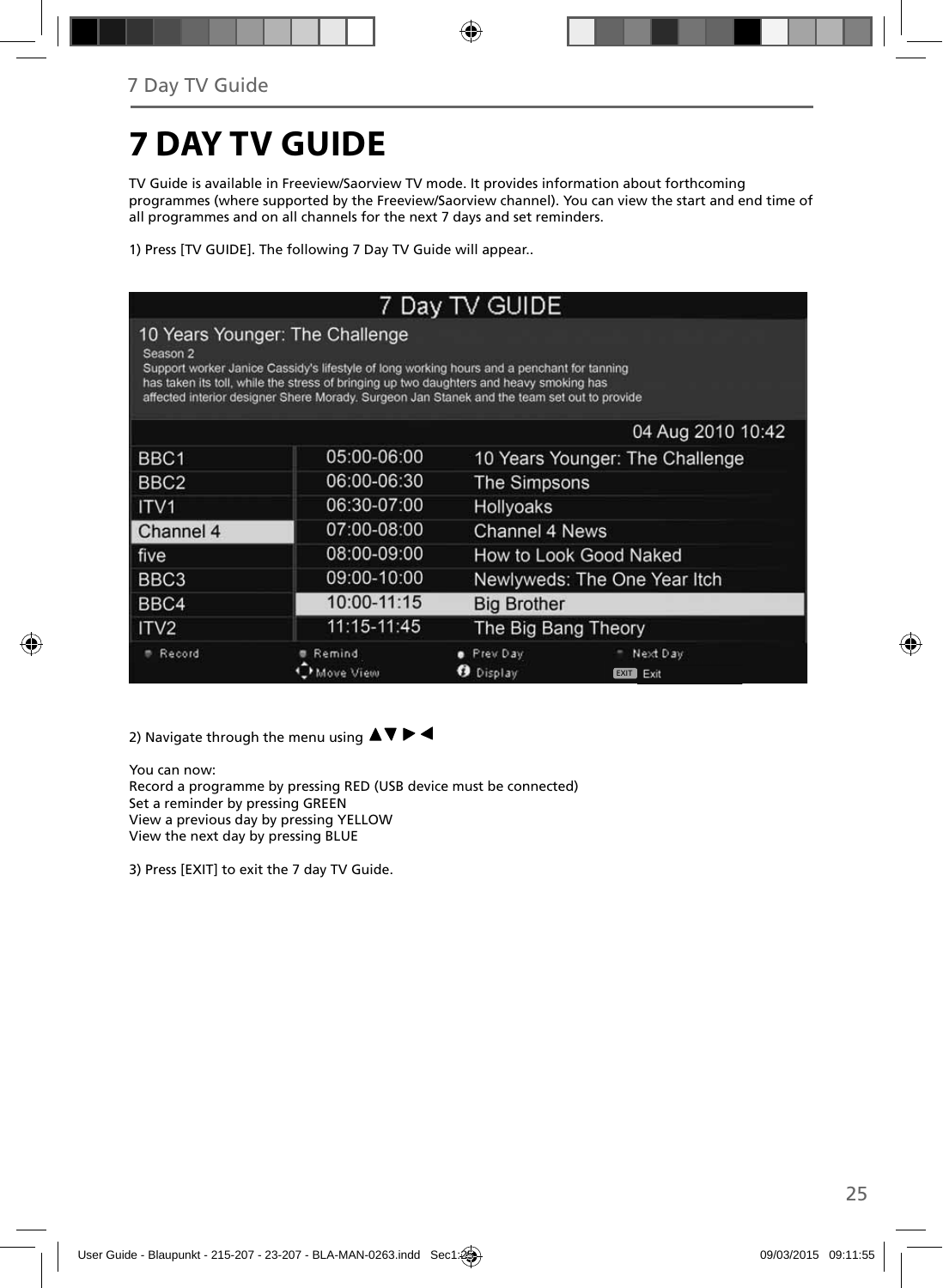## **USB RECORD - FREEVIEW/SAORVIEW MODE**

USB RECORD – FREEVIEW/SAORVIEW MODE

Built into this television is a USB record facility. This function is available in Freeview/Saorview mode when used in conjunction with a compatible USB memory stick or USB hard drive. The benefits of this are as follows:

- Pause live TV and then playback, fast forward and rewind (up to live TV)
- One button record, if you decide you want to record the current programme
- Easy programmable recording from the 7 day TV Guide
- Record TV and watch/listen back on your computer/laptop

Due to the nature of the product, it is necessary to use a high speed USB memory stick (as the TV reads from and writes to the memory stick at the same time, some memory sticks may not be suitable)

You can purchase high speed memory sticks from some computer stores, alternatively, we have a selection of tested and compatible memory sticks available to purchase directly from the helpline/web site.

Minimum Specification - USB Memory Stick

| <b>Read Speed</b>  | 20 MB/s (Mega Byte Per Second) |
|--------------------|--------------------------------|
| <b>Write Speed</b> | 6 MB/s (Mega Byte Per Second)  |

**If you wish to use a USB portable hard drive larger than 32GB, please refer to the FAQ section at the rear of this user guide.**

### Pause Live TV (Time Shift)

Pausing Live TV is very simple.



 $\left(\blacksquare\right)$  - Press the play/pause button and the television will pause and the live content will be recorded. To resume watching press play/pause again.

 $\left(\cdot\right)$  - Press fast forward to go forward in a recording (i.e. to skip adverts)

 $\bigcirc$  - Press fast rewind to go back in a recording (i.e. if you fast forwarded too far)

Tip: When you switch the TV to standby or change channel the Time Shift memory is wiped. To restart time shift you must press play/pause button.

### One Button Record

At any point in time you may decide to record the current channel that you are watching. To do this you need to press the red button highlighted below.



Tip: This television contains one TV tuner, therefore it can only record the channel you are watching or record one channel while the television is in standby mode.

Note: USB record function is only available in Freeview/Saorview TV mode. Due to copyright laws and illegal copying/recording it is not possible to record to/from any other input/output source.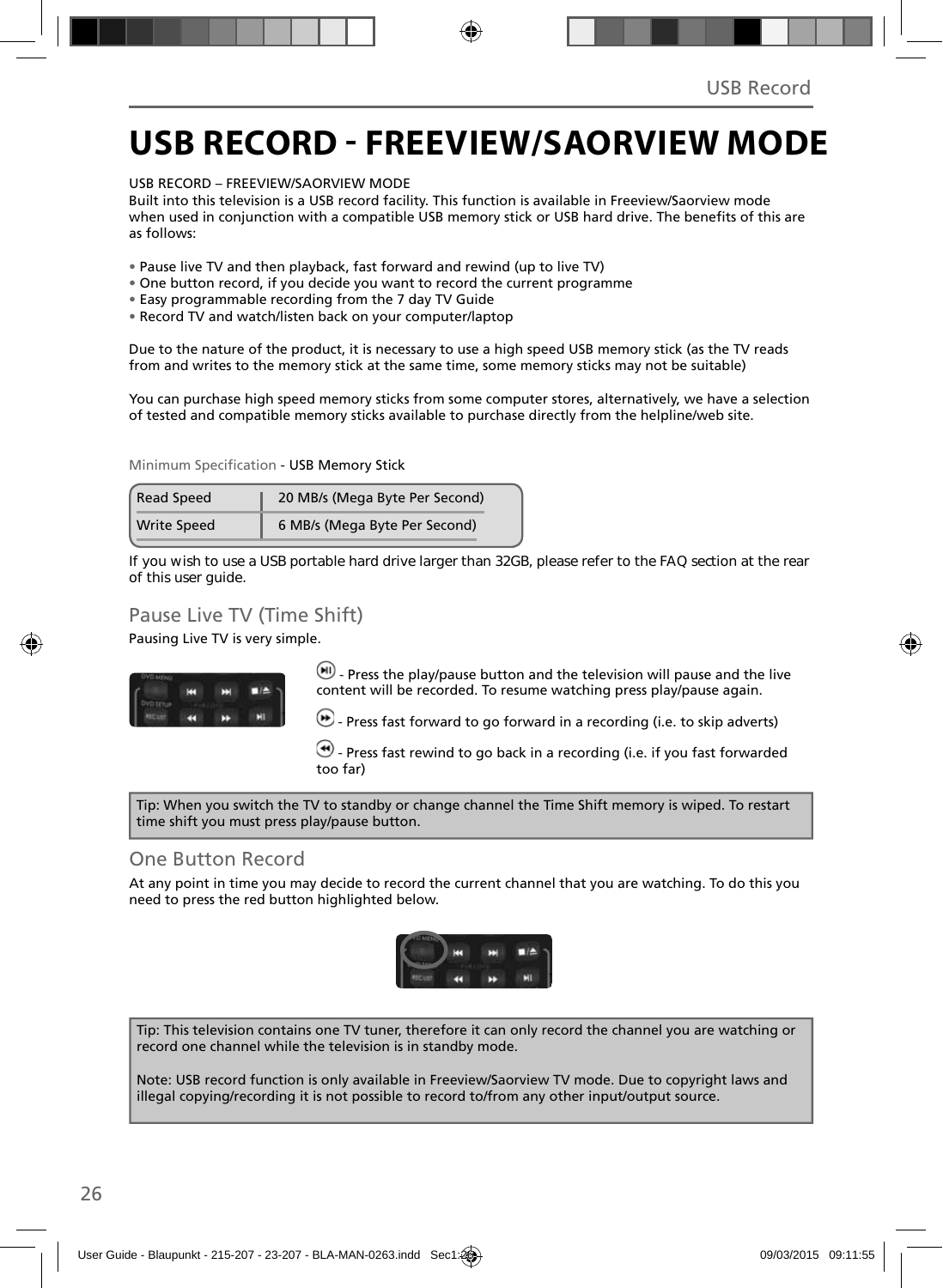## **USB MODE/MEDIA PLAYER**

USB mode offers playback of various different types of content that you have saved on your USB Memory Stick.

On switching to USB source the below menu screen will appear. The content will be divided into Photo, Music, Movie and Text based on file type.



1) You can navigate through the menus using the scroll  $\triangle \triangledown \triangleright \blacktriangle$  buttons. To confirm the item you wish to play/view press [OK] button.



2) Select the drive you require. (If your drive only has 1 partition you will only see 1 item).



3) You can now access the item. Press OK to view. 4) While viewing you control the item using



or by pressing (i) and using  $\Delta \nabla \blacktriangleright$   $\blacktriangle$  and (OK)



Tip: If you experience a playback issue, please ensure the files being used are the correct format (example - the picture plays but no sound) See technical specification page for compatible file types

**Note:** USB extension cables are not recommended as they can cause a reduction in picture/audio quality and stoppages during play back of USB content.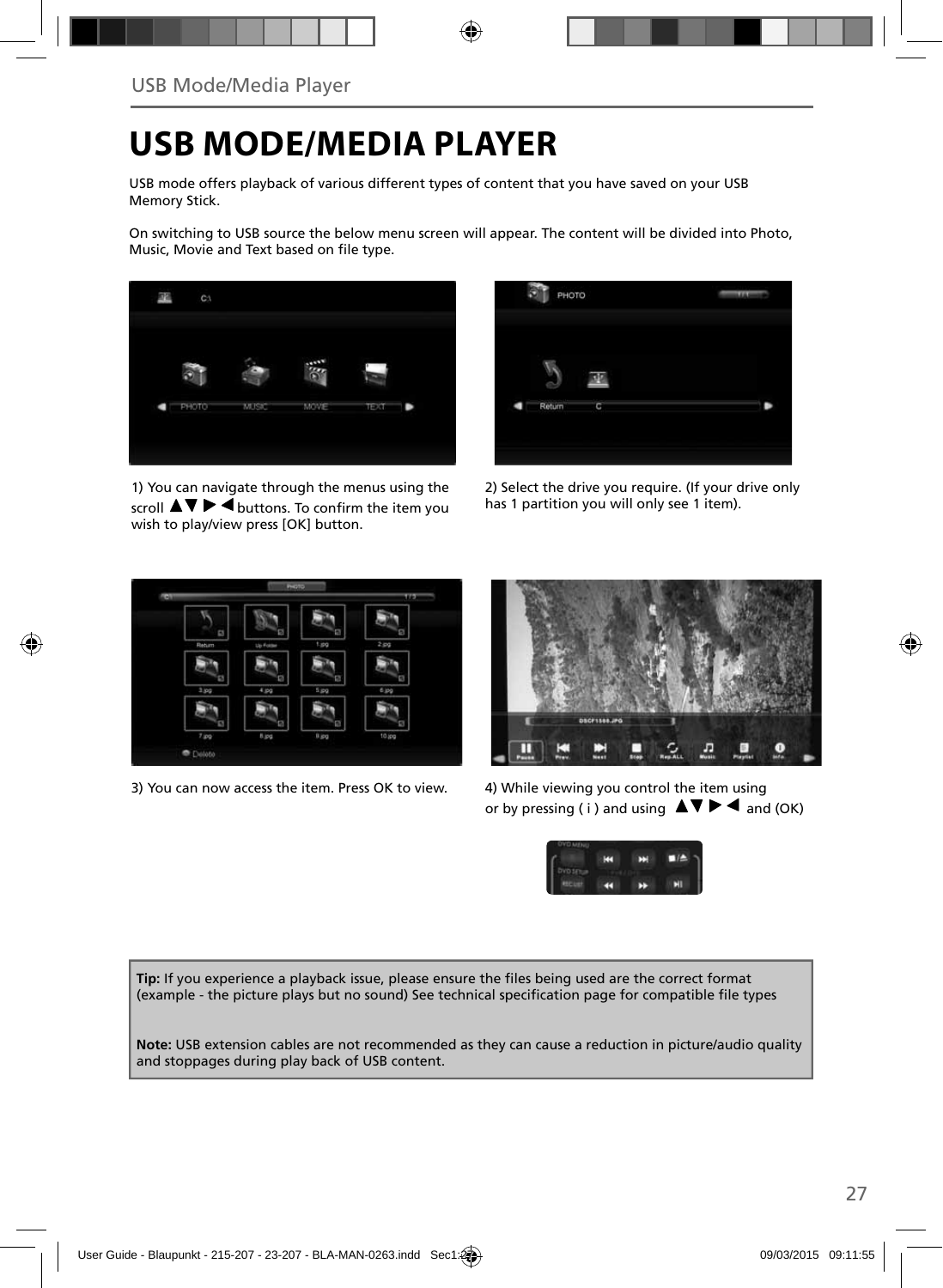## **USING YOUR TV WITH A SKY DIGITAL SET TOP BOX**

### **Option 1) Connecting your TV to your Sky box (when both the TV and Sky Box are located in the same room)**

Depending on your Sky Box & TV model, connect either by SCART or HDMI cables (available separately)

If connecting by SCART, select the 'Input source' on the TV as SCART.

If connecting by HDMI, select the 'Input source' on the TV as HDMI (if the TV has more than 1 HDMI port, ensure you select the input source to match the HDMI numbered port on the rear of the TV)

If you wish to use your Sky remote to operate the TV's functions, you will need a Sky remote control (Revision 9 or later) and you will need to program a 4 digit code into it. See bottom of this page.

# Sky Box SCART or HDMI cable

#### **Option 2) Connecting your TV to your Sky box (when your Sky box is located in a different room to the TV)**

Please note, if you are adding a 'Magic Eye/TV Link' to your system so that you can use your Sky remote control to change the Sky channel in the room where the 2nd TV is located, please refer to the instructions included with the TV link/magic eye in order to ensure the RF or RF2 output on your Sky box is powered on. (The red LED light on the TV link/magic eye will light up if the RF / RF2 output is correctly set up) If you do not have the instructions that came with the TV link/magic eye, instructions on how to do it can be found on our web site.



1) To tune the TV to the Sky box, on the 2nd TV, select the 'Analogue' input source.

2) Select the channel that you wish to store the Sky box/channel on. (If you do not use channels 1-5 because you no longer have analogue terrestrial channels after digital switchover, you may choose to select channel 1 to store the Sky box/channel, if you still have and use analogue channels 1-5, you may for example decide that channel 6 is the best option for you)

3) Press the corresponding number on the remote control to select the desired analogue channel chosen as per point 2 above.

4) On the TV remote control, press Menu. Now navigate through the menus to select Manual Tuning or Analogue Manual tuning (refer to the Tuning/Channel menu section of this user guide if necessary)

5) Manually tune in the channel (usually, the Sky box is at a frequency between 800Mhz and 850Mhz) once the Sky box/channel is found, press 'OK' to store it.

If you wish to use your Sky remote to operate the TV's functions, you will need a Sky remote control (Revision 9 or later) and you will need to programme a 4 digit code into it. See below.

#### **Using a Sky Remote or a Universal Remote to operate your TV**

**Sky Remote Control** - If you wish to use your Sky remote to operate the basic functions of your TV, you need to program a 4 digit code into it. Please note - you will need the latest Sky Revision 9 remote control as this is the only version that includes the latest software/firmware necessary to operate this model of TV.

**The code required for this television is 2134.** If you wish to upgrade/replace your existing Sky remote control to the latest version, you can do so on our web site.

**Universal Remote Control** - If you wish to use a Universal remote control to operate your TV, please refer to the website for a full list of codes. (Please note we only have codes for One for All branded remote controls, if you have an alternative brand of Universal remote, please refer to the manufacturer for the code.)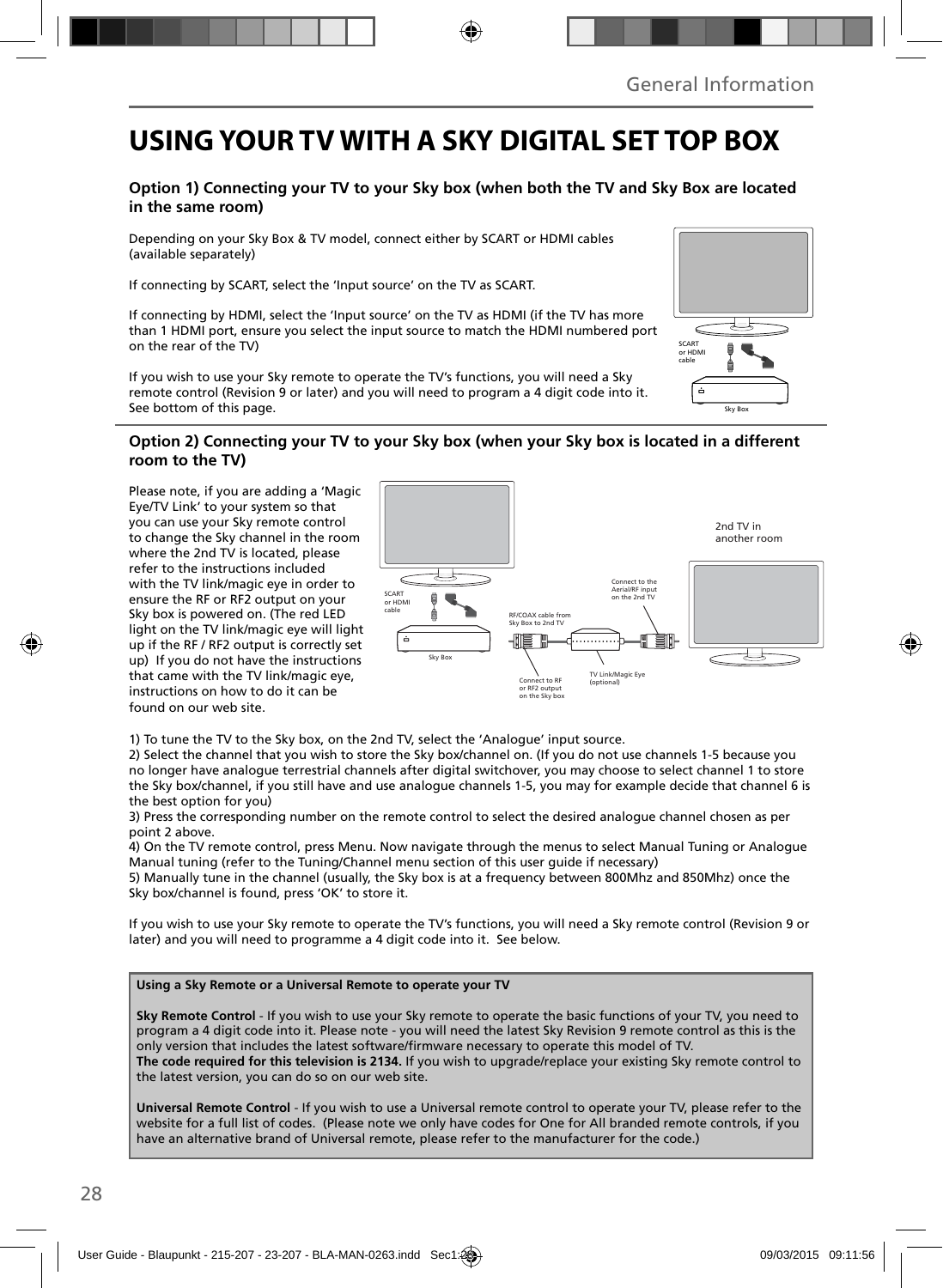# **FREQUENTLY ASKED QUESTIONS**

| General                        | I would like to have louder<br>sound by connecting<br>additional speakers                                                               | 1) Use the 3.5mm headphone output and a 3.5mm to phono cable<br>(available separately) to connect to an amplifier/surround sound system.<br>Please note this will deactivate the TV's built in speakers.<br>2) Connect a COAX cable from the TV's COAX output to your<br>amplifier/surround systems COAX input.                                                                                                                                                                                                                                                                                                                      |  |
|--------------------------------|-----------------------------------------------------------------------------------------------------------------------------------------|--------------------------------------------------------------------------------------------------------------------------------------------------------------------------------------------------------------------------------------------------------------------------------------------------------------------------------------------------------------------------------------------------------------------------------------------------------------------------------------------------------------------------------------------------------------------------------------------------------------------------------------|--|
| General                        | Why are some options in<br>the menu unavailable and<br>greyed out                                                                       | Some options are only available in certain sources, i.e. HDMI. They are<br>unavailable in the other sources where they have no affect.                                                                                                                                                                                                                                                                                                                                                                                                                                                                                               |  |
| General                        | Can I stop my TV automatically<br>turning off after 4hrs?                                                                               | Yes, in the time settings menu, scroll down to Auto standby and select<br>OFF.                                                                                                                                                                                                                                                                                                                                                                                                                                                                                                                                                       |  |
| TV                             | I have tuned in Digital TV<br>but I am not receiving any<br>or all of the channels and/<br>or the channels I receive are<br>breaking up | 1) Check you are in an area that can receive Freeview/Saorview<br>Visit www.freeview.co.uk or www.saorview.ie<br>2) Check you are using an aerial that is able to receive a good digital<br>signal. In most cases, you will need an outdoor digital hi-gain/wideband<br>aerial. In areas that have excellent digital coverage, you may be able<br>to use a loft type aerial but it is highly likely that you will also need to<br>connect a booster between the back of the TV and the TV aerial wall<br>socket. Unfortunately, to receive a good enough digital signal, it is not<br>possible to use a portable/indoor type aerial. |  |
| TV                             | I have re-tuned my television<br>but when I switch it off it is<br>not storing the channels                                             | Complete a first time installation, please refer to the set-up menu section<br>of the manual of how to do this.                                                                                                                                                                                                                                                                                                                                                                                                                                                                                                                      |  |
| <b>DVD</b>                     | I have inserted a disc but it is<br>not playing                                                                                         | 1) Ensure you have inserted the disc facing the correct way.<br>2) Ensure the disc is clean and is not scratched.<br>3) Some copied discs will not play.<br>4) Check the DVD is a region 2 disc - to change the region of the DVD<br>player, refer to www.umc-uk.co.uk select 'product support', 'changing<br>region'.                                                                                                                                                                                                                                                                                                               |  |
| <b>DVD</b>                     | I have pressed the eject<br>button but the disc is not<br>coming out                                                                    | To eject the disc hold the stop/eject button for 4 seconds.                                                                                                                                                                                                                                                                                                                                                                                                                                                                                                                                                                          |  |
| VCR/DVD<br>Recorder            | I have connected the TV to<br>my VCR or DVD Recorder via<br>SCART but it is not recording                                               | In addition to connecting via SCART, you should connect the aerial cable<br>from the wall socket to your VCR/DVD Recorder and another aerial cable<br>from the VCR/DVD Recorder to the TV.                                                                                                                                                                                                                                                                                                                                                                                                                                           |  |
| Game Consoles                  | I have connected my PS3 to<br>the TV via HDMI, but I am<br>not receiving any pictures or<br>sound on my Television                      | 1) Ensure the TVs source is on HDMI.<br>2) Check your settings on your PS3 are as per the PS3 instruction manual.                                                                                                                                                                                                                                                                                                                                                                                                                                                                                                                    |  |
| Game Consoles                  | I have connected my<br>Xbox 360 to the TV via<br>Component Cables (Red,<br>Green & Blue) but I am not<br>receiving any sound            | Component cables only provide HD Pictures. For the sound you will need<br>to connect the Red & White audio cables on the Xbox to the Red & White<br>phono inputs on the rear of the TV. Please refer to the 'Connections'<br>pages.                                                                                                                                                                                                                                                                                                                                                                                                  |  |
| System Lock                    | I have changed the password<br>on the television and now<br>forgotten it                                                                | There is a master password of 4711, to gain access to the TV menu and<br>reset the normal password.                                                                                                                                                                                                                                                                                                                                                                                                                                                                                                                                  |  |
| USB Mode                       | I have inserted a USB<br>Memory Key, but the TV<br>does not recognise it                                                                | Ensure the USB Memory Key is formatted to type FAT32.                                                                                                                                                                                                                                                                                                                                                                                                                                                                                                                                                                                |  |
| USB Mode                       | Using a USB portable hard<br>drive / larger than 32GB                                                                                   | If you wish to use a portable hard drive larger than 32GB, please note<br>that it must be formatted to the FAT32 file system in order to operate on<br>this TV. Windows XP/Vista computers are only capable of formatting up<br>to 32GB, therefore, you will need a software programme/utility to format<br>larger hard drives. Please refer to the web site for more information.                                                                                                                                                                                                                                                   |  |
| USB Record /<br>TV models only | I cannot change the channel,<br>access the menu or use the<br>red button                                                                | During Time Shift you cannot change the channel, access the menu or use<br>the red button                                                                                                                                                                                                                                                                                                                                                                                                                                                                                                                                            |  |
| USB Record /<br>TV models only | When using the USB to<br>record the picture 'breaks<br>up' or experience loss of<br>sound.                                              | Check the USB Memory Stick meets the minimum requirements of Read<br>Speed - 20 MB/s (Mega Byte Per Second), Write Speed - 6 MB/s (Mega Byte<br>Per Second)                                                                                                                                                                                                                                                                                                                                                                                                                                                                          |  |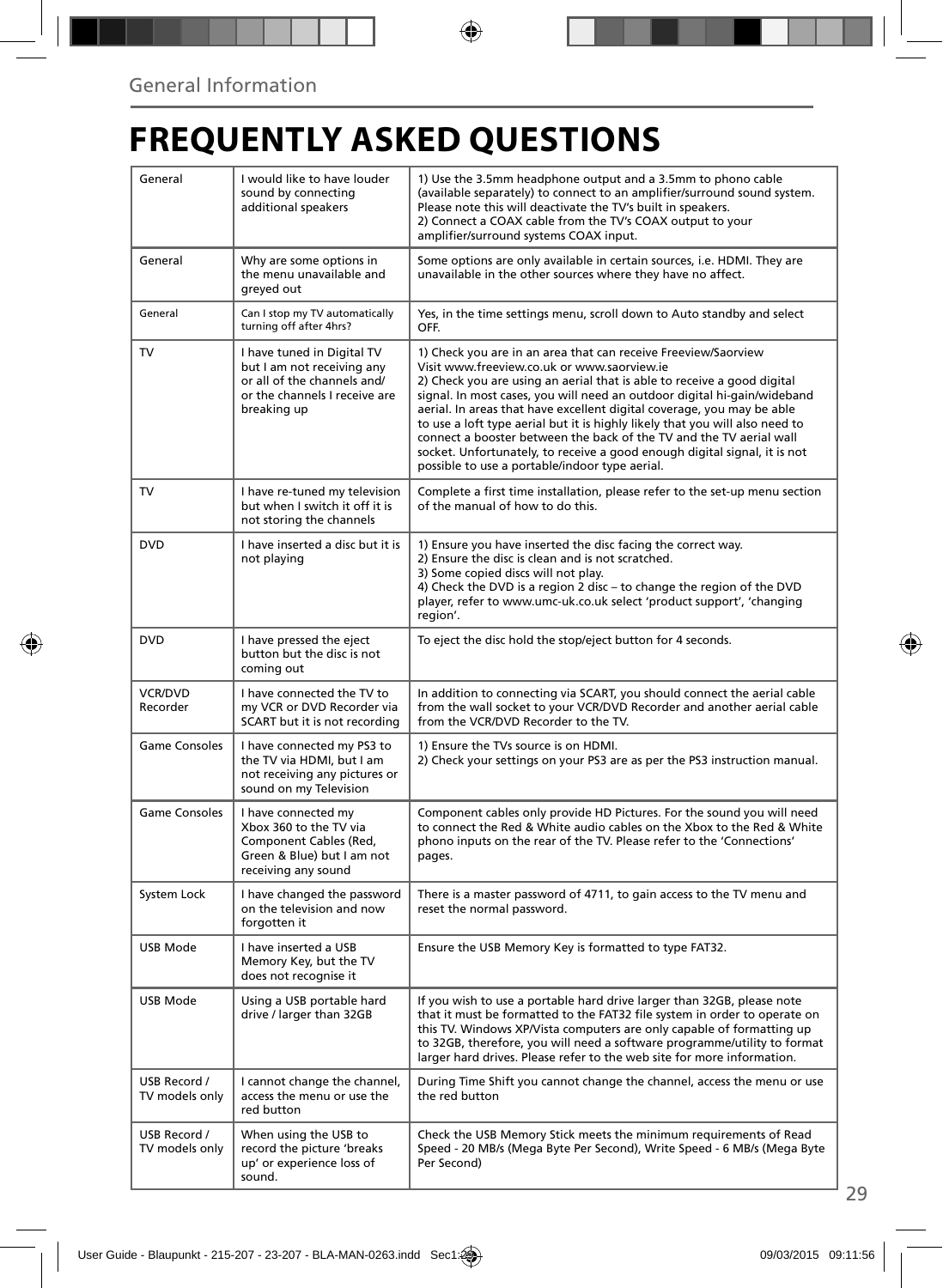## **TECHNICAL SPECIFICATION**

| <b>Supplier</b>                                                                                                                                                                                                  | <b>Blaupunkt</b>      |                           |  |
|------------------------------------------------------------------------------------------------------------------------------------------------------------------------------------------------------------------|-----------------------|---------------------------|--|
| <b>Model ID</b>                                                                                                                                                                                                  | <b>Full HD models</b> | <b>Full HD/DVD models</b> |  |
|                                                                                                                                                                                                                  | 215/2071-GB-3B-FHKUP  | 215/2071-GB-3B-FHKDUP     |  |
| Energy effiency class                                                                                                                                                                                            | A                     |                           |  |
| Visible screen size (diagonal)                                                                                                                                                                                   | 55 cm / 21.5 inches   |                           |  |
| On mode model average power consumption                                                                                                                                                                          | 20 W                  |                           |  |
| Annual energy consumption *1                                                                                                                                                                                     | 30 kWh                |                           |  |
| Standby power consumption *2                                                                                                                                                                                     | < 0.5 W               |                           |  |
| Off mode power consumption                                                                                                                                                                                       | 0 <sub>W</sub>        |                           |  |
| Screen resolution                                                                                                                                                                                                | 1920 (H) x 1080 (V)   |                           |  |
| *1: Energy consumption XYZ kWh per year, based on the power consumption of the television<br>operating 4 hours per day for 365 days. The actual energy consumption will depend on how the<br>television is used. |                       |                           |  |

\*2: When the TV is turned off with the remote control/standby button and no function is active.

## **Additional Technical Information**

| <b>RF</b>                       | 75 ohm Antenna / Analog / DVB                    |                                                                                                                                                             |  |
|---------------------------------|--------------------------------------------------|-------------------------------------------------------------------------------------------------------------------------------------------------------------|--|
| Inputs                          |                                                  | $2 \times$ HDMI, 1 $\times$ USB, 1 $\times$ SCART,<br>1 x Component/Y Pb Pr, 1 x Composite/Video,<br>1 x shared audio for Composite/Video & Component/YPbPr |  |
| Sound Outputs                   | 1 x 3.5mm Headphone                              |                                                                                                                                                             |  |
| Speaker / Sound Watts (RMS)     | 2x5/2x3                                          |                                                                                                                                                             |  |
| Voltage and power consumption   | 110 - 240V ~ 50/60Hz<br>20/40 W<br>(ecomode/max) | 110 - 240V ~ 50/60Hz<br>20/50W<br>(ecomode/max)                                                                                                             |  |
| Dimensions including stand (mm) | 510 W x 359 H x 140 D                            |                                                                                                                                                             |  |
| Net weight (Kgs)                | 3.5                                              | 4                                                                                                                                                           |  |
| <b>Wall Mounting</b>            | VESA 100 x 100 (mm)                              |                                                                                                                                                             |  |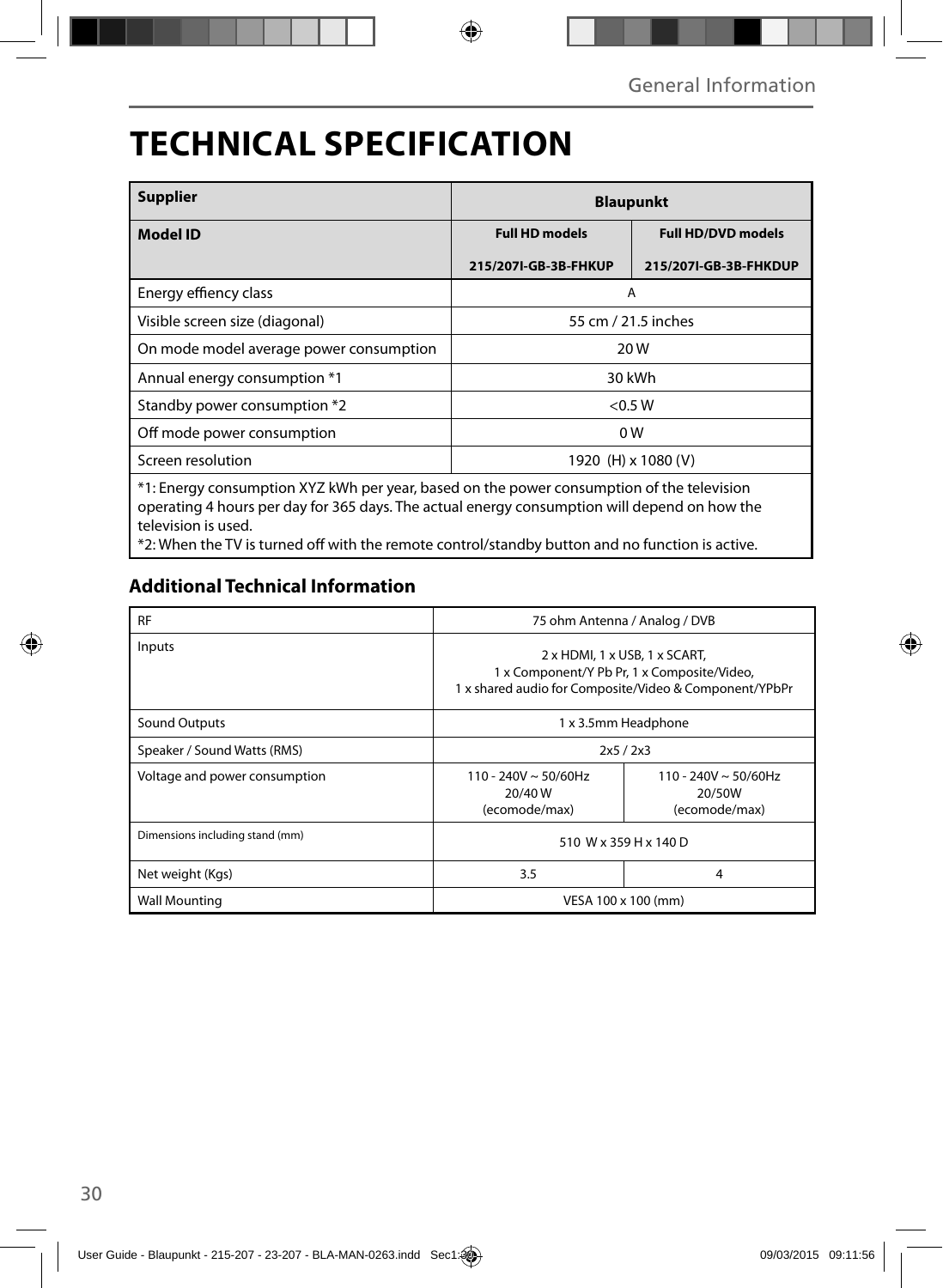# **TECHNICAL SPECIFICATION**

| <b>Supplier</b>                                                                                                                                                                                                  | <b>Blaupunkt</b>       |                            |  |
|------------------------------------------------------------------------------------------------------------------------------------------------------------------------------------------------------------------|------------------------|----------------------------|--|
| <b>Model ID</b>                                                                                                                                                                                                  | <b>HD Ready models</b> | <b>HD Ready/DVD models</b> |  |
|                                                                                                                                                                                                                  | 236/2071-GB-3B-HKUP    | 236/2071-GB-3B-HKDUP       |  |
| Energy effiency class                                                                                                                                                                                            | A                      |                            |  |
| Visible screen size (diagonal)                                                                                                                                                                                   | 60 cm / 23.6 inches    |                            |  |
| On mode model average power consumption                                                                                                                                                                          | 25 W                   |                            |  |
| Annual energy consumption *1                                                                                                                                                                                     | 36.5 kWh               |                            |  |
| Standby power consumption *2                                                                                                                                                                                     | < 0.5 W                |                            |  |
| Off mode power consumption                                                                                                                                                                                       | 0 <sub>W</sub>         |                            |  |
| Screen resolution                                                                                                                                                                                                | 1366 (H) x 768 (V)     |                            |  |
| *1: Energy consumption XYZ kWh per year, based on the power consumption of the television<br>operating 4 hours per day for 365 days. The actual energy consumption will depend on how the<br>television is used. |                        |                            |  |

\*2: When the TV is turned off with the remote control/standby button and no function is active.

## **Additional Technical Information**

| <b>RF</b>                       | 75 ohm Antenna / Analog / DVB                                                                                                                               |                                                   |
|---------------------------------|-------------------------------------------------------------------------------------------------------------------------------------------------------------|---------------------------------------------------|
| Inputs                          | $2 \times$ HDMI, 1 $\times$ USB, 1 $\times$ SCART,<br>1 x Component/Y Pb Pr, 1 x Composite/Video,<br>1 x shared audio for Composite/Video & Component/YPbPr |                                                   |
| <b>Sound Outputs</b>            | 1 x 3.5mm Headphone                                                                                                                                         |                                                   |
| Speaker / Sound Watts (RMS)     | 2x5/2x3                                                                                                                                                     |                                                   |
| Voltage and power consumption   | 110 - 240V ~ 50/60Hz<br>25/40W<br>(home/max)                                                                                                                | 110 - 240V $\sim$ 50/60Hz<br>25/50W<br>(home/max) |
| Dimensions including stand (mm) | 560 W x 386 H x 140 D                                                                                                                                       |                                                   |
| Net weight (Kgs)                | 4.6                                                                                                                                                         | 4.9                                               |
| <b>Wall Mounting</b>            | VESA 100 x 100 (mm)                                                                                                                                         |                                                   |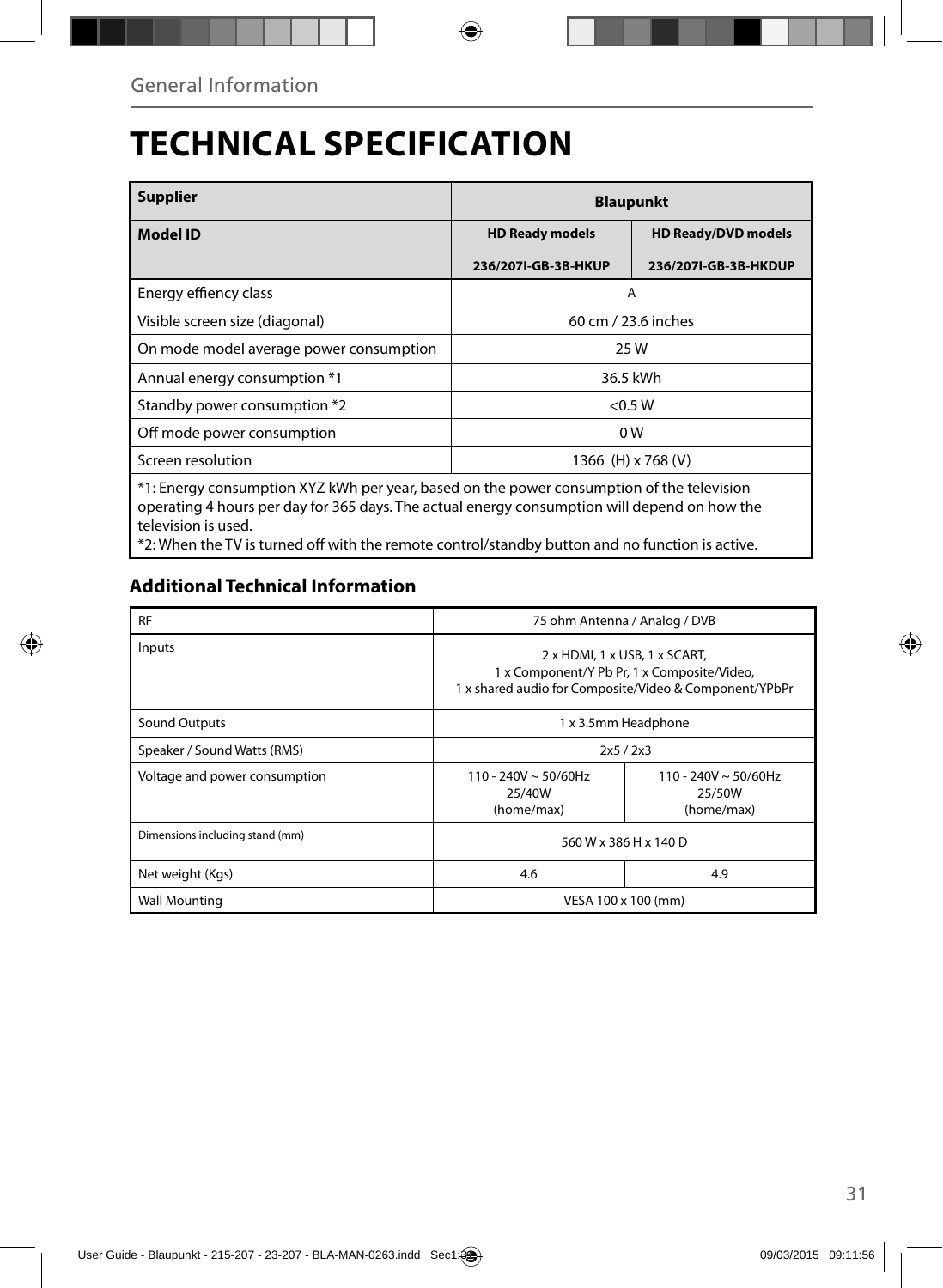# **TECHNICAL SPECIFICATION**

## **Compatible files in USB Mode**

| <b>Media</b> | File Ext.      | Codec                                   |                         | <b>Remark</b>                                                                 |
|--------------|----------------|-----------------------------------------|-------------------------|-------------------------------------------------------------------------------|
|              |                | Video                                   | Audio                   |                                                                               |
| Movie        | .mpg           | MPEG-1, MPEG-2                          |                         | Max Resolution: 1920x1080<br>Max Data rate: 40 Mbps                           |
|              | .avi           | Xvid, MJPEG,<br>MPEG-4 SP/ASP,<br>H.264 | MP3, WMA,<br><b>AAC</b> |                                                                               |
|              | .ts            | MPEG-2, H.264                           |                         |                                                                               |
|              | .mov/<br>.mkv  | MPEG-4 SP/ASP,<br>H.264                 |                         | Max Resolution: 1920x1080<br>Max Data rate: 20 Mbps                           |
|              | .dat           | MPEG-1                                  |                         |                                                                               |
|              | . $mp4$        | MPEG-4 SP/ASP,<br>H.264                 |                         |                                                                               |
|              |                | MPEG-1, MPEG-2                          |                         | Max Resolution: 720x576<br>Max Data rate: 40 Mbps                             |
|              | .vob           | MPEG-2                                  |                         |                                                                               |
| Music        | mp3.           |                                         | MP3                     | Sample Rate 8K-48KHz<br>Bit rate: 32K - 320Kbps<br>Channel: Mono/Stereo       |
|              | .wma           |                                         | <b>WMA</b>              |                                                                               |
|              | .m4a/<br>.aac  |                                         | <b>AAC</b>              | Sample Rate 16K-48KHz<br>Bit rate: $32K \sim 442Kbps$<br>Channel: Mono/Stereo |
| Photo        | .jpg/<br>.jpeg | Progressive JPEG                        |                         | Max Resolution: 1024x768                                                      |
|              |                | <b>Baseline JPEG</b>                    |                         | Max Resolution: 8192x8192                                                     |
|              | .bmp           | <b>BMP</b>                              |                         | Max Resolution: 6500x6500<br>Pixel Depth 1/4/8/16/24/32 bpp                   |
|              | .png           | Non-Interlaced                          |                         | Max Resolution: 3000x3000                                                     |
|              |                | Interlaced                              |                         | Max Resolution: 1500x1500                                                     |